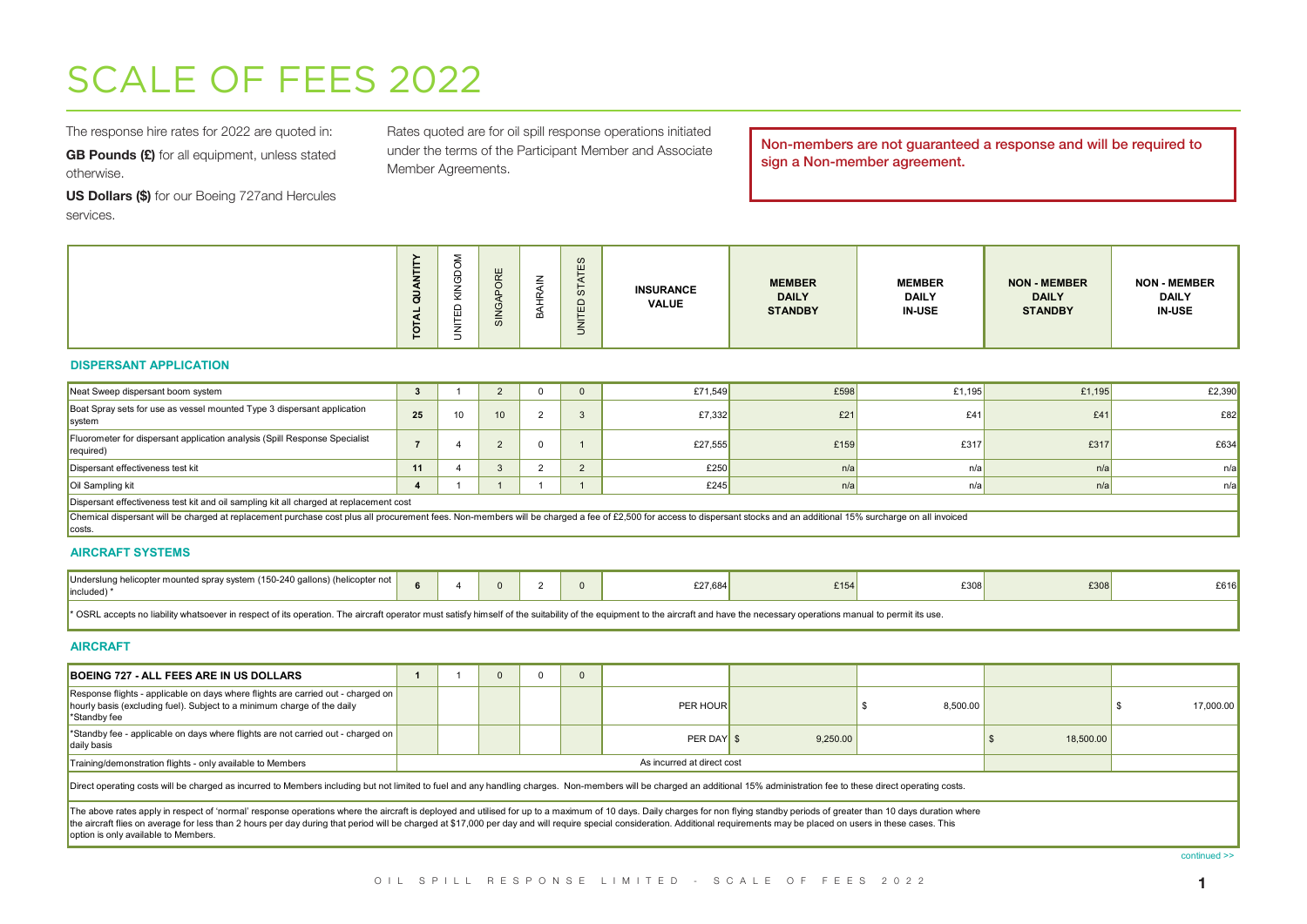#### **AIRCRAFT >> continued**

| <b>AIRCRAFT &gt;&gt; continued</b><br>HERCULES AIRCRAFT - ALL FEES ARE IN US DOLLARS<br>Response flights - applicable on days where flights are carried out - charged on $\vert$<br>hourly basis (excluding fuel). Subject to a minimum charge of the daily<br>*Standby fee<br>*Standby fee - applicable on days where flights are not carried out - charged on  <br>daily basis.<br>Training/demonstration flights - only available to Members<br>Direct operating costs will be charged as incurred to Members including but not limited to fuel and any handling charges. Non-members will be charged an additional 15% administration fee to these direct operating costs.<br>The above rates apply in respect of 'normal' response operations where the aircraft is deployed and utilised for up to a maximum of 10 days. Daily charges for non flying standby periods of greater than 10 days duration whe | $\overline{1}$ | $\overline{\mathbf{0}}$ | $\mathbf{1}$            | $\overline{0}$                                                        |                |            |                            |          |           |           |
|------------------------------------------------------------------------------------------------------------------------------------------------------------------------------------------------------------------------------------------------------------------------------------------------------------------------------------------------------------------------------------------------------------------------------------------------------------------------------------------------------------------------------------------------------------------------------------------------------------------------------------------------------------------------------------------------------------------------------------------------------------------------------------------------------------------------------------------------------------------------------------------------------------------|----------------|-------------------------|-------------------------|-----------------------------------------------------------------------|----------------|------------|----------------------------|----------|-----------|-----------|
|                                                                                                                                                                                                                                                                                                                                                                                                                                                                                                                                                                                                                                                                                                                                                                                                                                                                                                                  |                |                         |                         |                                                                       |                |            |                            |          |           |           |
|                                                                                                                                                                                                                                                                                                                                                                                                                                                                                                                                                                                                                                                                                                                                                                                                                                                                                                                  |                |                         |                         |                                                                       | $\overline{0}$ |            |                            |          |           |           |
|                                                                                                                                                                                                                                                                                                                                                                                                                                                                                                                                                                                                                                                                                                                                                                                                                                                                                                                  |                |                         |                         |                                                                       |                | PER HOUR   |                            | 8,500.00 |           | 17,000.00 |
|                                                                                                                                                                                                                                                                                                                                                                                                                                                                                                                                                                                                                                                                                                                                                                                                                                                                                                                  |                |                         |                         |                                                                       |                | PER DAY \$ | 9,250.00                   |          | 18,500.00 |           |
|                                                                                                                                                                                                                                                                                                                                                                                                                                                                                                                                                                                                                                                                                                                                                                                                                                                                                                                  |                |                         |                         |                                                                       |                |            | As incurred at direct cost |          |           |           |
|                                                                                                                                                                                                                                                                                                                                                                                                                                                                                                                                                                                                                                                                                                                                                                                                                                                                                                                  |                |                         |                         |                                                                       |                |            |                            |          |           |           |
| the aircraft flies on average for less than 2 hours per day during that period will be charged at \$17,000 per day and will require special consideration. Additional requirements may be placed on users in these cases. This<br>option is only available to Members.<br>WEST AFRICAN SURVEILLANCE PLATFORM (WASP) - MEMBERS ONLY - NOTE ALL FEES ARE IN GBP                                                                                                                                                                                                                                                                                                                                                                                                                                                                                                                                                    |                |                         |                         |                                                                       |                |            |                            |          |           |           |
| Although WASP provides two aircraft only one may be mobilised for any one incident. This leaves the second aircraft on standby.                                                                                                                                                                                                                                                                                                                                                                                                                                                                                                                                                                                                                                                                                                                                                                                  |                |                         |                         |                                                                       |                |            |                            |          |           |           |
| Aerial Surveillance service                                                                                                                                                                                                                                                                                                                                                                                                                                                                                                                                                                                                                                                                                                                                                                                                                                                                                      |                |                         |                         |                                                                       |                |            |                            |          |           |           |
| Aircraft type: Cessna 337 'Skymaster'                                                                                                                                                                                                                                                                                                                                                                                                                                                                                                                                                                                                                                                                                                                                                                                                                                                                            | $\overline{2}$ |                         |                         | West Africa                                                           |                |            |                            |          |           |           |
| Block hour flying fee (plus any direct operating costs and fuel)                                                                                                                                                                                                                                                                                                                                                                                                                                                                                                                                                                                                                                                                                                                                                                                                                                                 |                |                         |                         |                                                                       | PER HOUR       |            |                            | £550     | n/a       |           |
| Daily standby fee                                                                                                                                                                                                                                                                                                                                                                                                                                                                                                                                                                                                                                                                                                                                                                                                                                                                                                |                |                         |                         |                                                                       | <b>PER DAY</b> |            | £1,650                     |          | n/a       |           |
| <b>UKCS AERIAL SERVICES - MEMBERS ONLY</b>                                                                                                                                                                                                                                                                                                                                                                                                                                                                                                                                                                                                                                                                                                                                                                                                                                                                       |                |                         |                         |                                                                       |                |            |                            |          |           |           |
| If the aircraft are placed on prepositioned Standby then there maybe a charge.<br>In the event of multiple response requirements, priorities will be agreed in consultation with OSRL and the Member.                                                                                                                                                                                                                                                                                                                                                                                                                                                                                                                                                                                                                                                                                                            |                |                         |                         |                                                                       |                |            |                            |          |           |           |
| Aerial Surveillance service                                                                                                                                                                                                                                                                                                                                                                                                                                                                                                                                                                                                                                                                                                                                                                                                                                                                                      |                |                         |                         |                                                                       |                |            |                            |          |           |           |
| Surveillance aircraft c/w infrared, ultra violet and digital video                                                                                                                                                                                                                                                                                                                                                                                                                                                                                                                                                                                                                                                                                                                                                                                                                                               |                | $1 \quad 1 \quad$       |                         | $\begin{array}{c c c c c c} \hline \circ & \circ & \circ \end{array}$ |                |            |                            |          |           |           |
| PA-31 Navajo - Block hour flying fee including fuel<br>(plus any direct operating costs $+$ 10% handling fee)                                                                                                                                                                                                                                                                                                                                                                                                                                                                                                                                                                                                                                                                                                                                                                                                    |                |                         | Doncaster               |                                                                       |                |            |                            | £595     | n/a       |           |
| Daily standby fee - Only charged if less than 1 block hour                                                                                                                                                                                                                                                                                                                                                                                                                                                                                                                                                                                                                                                                                                                                                                                                                                                       |                |                         |                         |                                                                       |                |            | £3,000                     |          | n/a       |           |
| <b>INSHORE BOOM ANCILLARIES</b>                                                                                                                                                                                                                                                                                                                                                                                                                                                                                                                                                                                                                                                                                                                                                                                                                                                                                  |                |                         |                         |                                                                       |                |            |                            |          |           |           |
| Inshore boom Going Away Box                                                                                                                                                                                                                                                                                                                                                                                                                                                                                                                                                                                                                                                                                                                                                                                                                                                                                      | 80             | 32                      | 20                      |                                                                       | $13\quad 15$   | £2,146     | £36                        | E72      | E72       | £144      |
| Boom mooring equipment (anchors, chain, and rope) are included within the boom hire packages however any losses will be recharged as consumables                                                                                                                                                                                                                                                                                                                                                                                                                                                                                                                                                                                                                                                                                                                                                                 |                |                         |                         |                                                                       |                |            |                            |          |           |           |
| Boom Vane 0.5m - boom deployment unit                                                                                                                                                                                                                                                                                                                                                                                                                                                                                                                                                                                                                                                                                                                                                                                                                                                                            | 8              | 3                       | $\overline{4}$          | $\overline{0}$                                                        | $\overline{1}$ | £11,394    | £32                        | £64      | £64       | £128      |
| Boom Vane 1.0m - boom deployment unit                                                                                                                                                                                                                                                                                                                                                                                                                                                                                                                                                                                                                                                                                                                                                                                                                                                                            | 3 <sup>1</sup> | $\overline{1}$          | $\overline{\mathbf{0}}$ | $-1$                                                                  | $\overline{1}$ | £12,776    | £36                        | £71      | £71       | £142      |
| Boom Vane 1.5m - boom deployment unit                                                                                                                                                                                                                                                                                                                                                                                                                                                                                                                                                                                                                                                                                                                                                                                                                                                                            | 10             |                         | 4 2 2 2                 |                                                                       |                | £39,000    | £109                       | £217     | £217      | £434      |
| Boom Vane (Combination)                                                                                                                                                                                                                                                                                                                                                                                                                                                                                                                                                                                                                                                                                                                                                                                                                                                                                          |                |                         | 1 0 0 0 1               |                                                                       |                | £16,165    | £45                        | E90      | £90       | £180      |

## **WEST AFRICAN SURVEILLANCE PLATFORM (WASP) - MEMBERS ONLY - NOTE ALL FEES ARE IN GBP**

| Although WASP provides two aircraft only one may be mobilised for any one incident. This leaves the second aircraft on standby. |  |             |                |        |      |     |     |
|---------------------------------------------------------------------------------------------------------------------------------|--|-------------|----------------|--------|------|-----|-----|
| Aerial Surveillance service                                                                                                     |  |             |                |        |      |     |     |
| Aircraft type: Cessna 337 'Skymaster'                                                                                           |  | West Africa |                |        |      |     |     |
| Block hour flying fee (plus any direct operating costs and fuel)                                                                |  |             | PER HOUR       |        | £550 | n/a | n/a |
| Daily standby fee                                                                                                               |  |             | <b>PER DAY</b> | £1,650 |      | n/a | n/a |

#### **UKCS AERIAL SERVICES - MEMBERS ONLY**

| If the aircraft are placed on prepositioned Standby then there maybe a charge.<br>In the event of multiple response requirements, priorities will be agreed in consultation with OSRL and the Member. |  |           |  |        |      |     |     |
|-------------------------------------------------------------------------------------------------------------------------------------------------------------------------------------------------------|--|-----------|--|--------|------|-----|-----|
| Aerial Surveillance service                                                                                                                                                                           |  |           |  |        |      |     |     |
| Surveillance aircraft c/w infrared, ultra violet and digital video                                                                                                                                    |  |           |  |        |      |     |     |
| PA-31 Navajo - Block hour flying fee including fuel<br>(plus any direct operating costs $+10\%$ handling fee)                                                                                         |  | Doncaster |  |        | £595 | n/a | n/a |
| Daily standby fee - Only charged if less than 1 block hour                                                                                                                                            |  |           |  | £3,000 |      | n/a | n/a |

#### **INSHORE BOOM ANCILLARIES**

| Inshore boom Going Away Box                                                                                                                      | 80 | 20 | 13 | 15 | £2.146  | £36  | E72  | £72  | £144 |
|--------------------------------------------------------------------------------------------------------------------------------------------------|----|----|----|----|---------|------|------|------|------|
| Boom mooring equipment (anchors, chain, and rope) are included within the boom hire packages however any losses will be recharged as consumables |    |    |    |    |         |      |      |      |      |
| Boom Vane 0.5m - boom deployment unit                                                                                                            |    |    |    |    | £11,394 | £32  | £64  | £64  | £128 |
| Boom Vane 1.0m - boom deployment unit                                                                                                            |    |    |    |    | £12.776 | £36  | £71  | £71  | £142 |
| Boom Vane 1.5m - boom deployment unit                                                                                                            | 10 |    |    |    | £39,000 | £109 | £217 | £217 | £434 |
| Boom Vane (Combination)                                                                                                                          |    |    |    |    | £16,165 | £45  | E90  | £90  | £180 |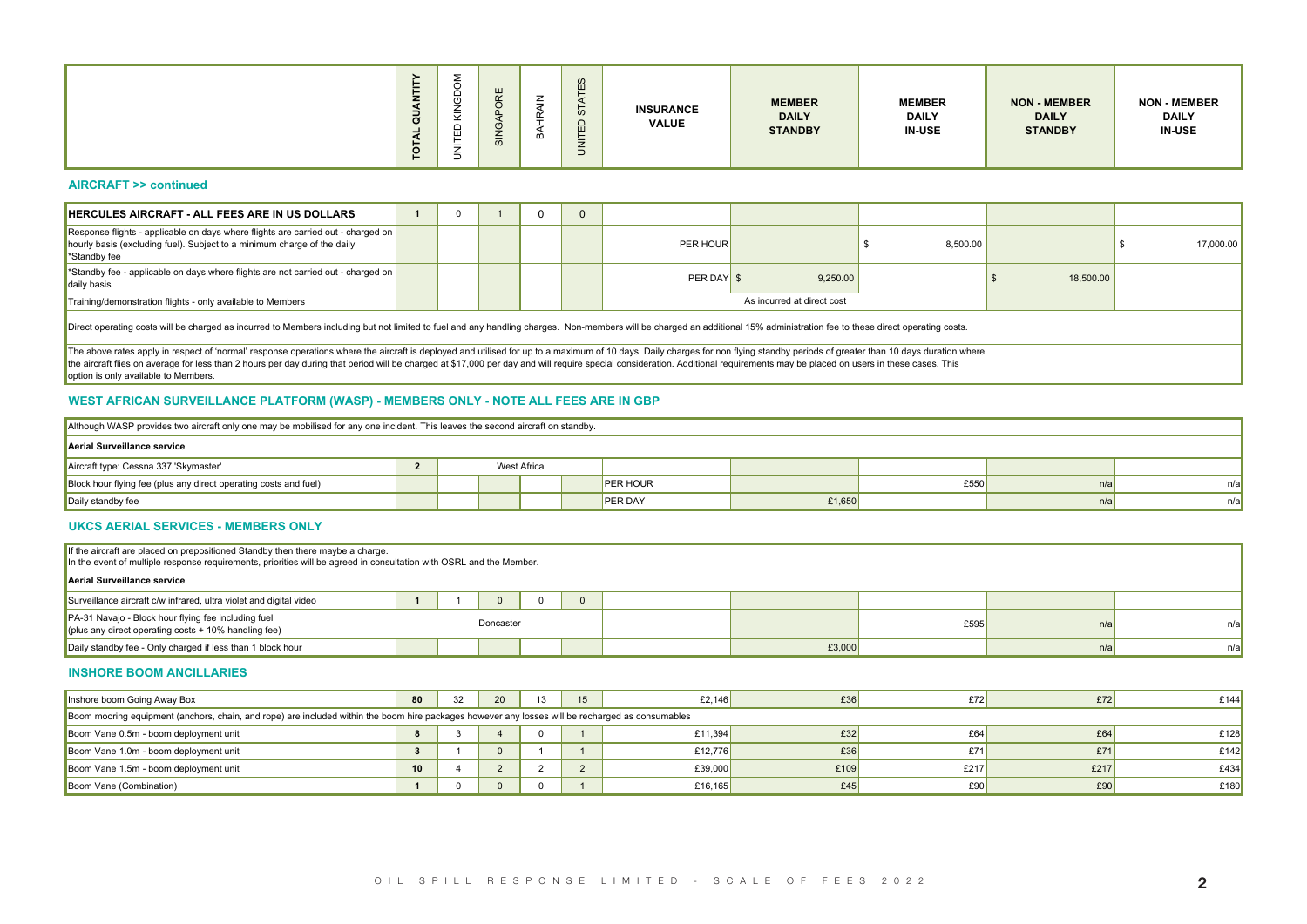#### **INSHORE BOOM**

| Air/Skirt boom 10 metres air/skirt for coastal areas      | 242 | 103 | 64           | 35             | 40  | £1,468  | £25  | £49  | £49  | £98    |
|-----------------------------------------------------------|-----|-----|--------------|----------------|-----|---------|------|------|------|--------|
| Air/Skirt boom 20 metres air/skirt for coastal areas      | 697 | 287 | 209          | 95             | 106 | £2,052  | £35  | £70  | E70  | £140   |
| Air/Skirt boom 200 metres air/skirt for coastal areas     |     |     |              | $\Omega$       |     | £20,520 | £342 | £684 | £684 | £1,368 |
| Beach Sealing boom 10 metres                              | 181 | 32  | 55           | 63             | 31  | £1,792  | £30  | £60  | £60  | £120   |
| Beach Sealing boom 15 metres                              | 65  |     |              | $\Omega$       | 65  | £2,144  | £36  | £72  | £72  | £144   |
| Beach Sealing boom 20 metres                              | 138 | 74  | 32           | 17             | 15  | £2,776  | £47  | E93  | £93  | £186   |
| Troil Boom GP 750 (20 metres) (price per 20 metres)       |     |     |              |                |     | £1,250  | £22  | £43  | £43  | £86    |
| Troil Boom GP 1100 (25 metres) (price per 25 metres)      | 22  |     | 22           | $\Omega$       |     | £2,000  | £34  | £68  | £68  | £136   |
| Supermax - Rigid boom in 25 metres sections               | 26  |     | 26           | $\Omega$       |     | £2,270  | £38  | £75  | £75  | £150   |
| Sea Curtain - Foam filled in 50 metres sections           | 12  |     | 12           | 0              |     | £6,594  | £110 | £220 | £220 | £440   |
| River Boom 10" solid floatation in 10 metre sections      | 15  |     |              | $\Omega$       | 15  | £278    | £5   | £10  | £10  | £20    |
| River Boom 12" solid floatation in 15 metre sections      | 100 | 11  | <sub>9</sub> | $^{\circ}$     | 80  | £352    | £6   | £12  | £12  | £24    |
| Nearshore boom 18" Solid floatation in 30 metres sections | 60  |     |              | $\mathbf{0}$   | 60  | £845    | £14  | £28  | £28  | £56    |
| Nearshore boom 20" Solid floatation in 15 metres sections | 140 |     |              | $\mathbf{0}$   | 140 | £436    | £8   | £15  | £15  | £30    |
| Nearshore boom 24" Solid floatation in 30 metres sections | 26  |     |              | $\overline{2}$ | 24  | £882    | £15  | £30  | £30  | £60    |

#### **INSHORE RECOVERY SKIMMERS**

|                                                                          | $\sigma$<br><b>TOTAL</b>                        | ⊻<br>UNITED             |                         |                                              |                         | - ব<br>5<br>$\mathbb{E}$   | <b>INSURANCE</b><br><b>VALUE</b> | <b>MEMBER</b><br><b>DAILY</b><br><b>STANDBY</b> | <b>MEMBER</b><br><b>DAILY</b><br><b>IN-USE</b> | <b>NON - MEMBER</b><br><b>DAILY</b><br><b>STANDBY</b> | <b>NON - MEMBER</b><br>DAILY<br><b>IN-USE</b> |
|--------------------------------------------------------------------------|-------------------------------------------------|-------------------------|-------------------------|----------------------------------------------|-------------------------|----------------------------|----------------------------------|-------------------------------------------------|------------------------------------------------|-------------------------------------------------------|-----------------------------------------------|
| <b>INSHORE BOOM</b>                                                      |                                                 |                         |                         |                                              |                         |                            |                                  |                                                 |                                                |                                                       |                                               |
| Air/Skirt boom 10 metres air/skirt for coastal areas                     | 242                                             | 103                     | 64                      |                                              | 35                      | 40                         | £1,468                           | £25                                             | £49                                            | £49                                                   | £98                                           |
| Air/Skirt boom 20 metres air/skirt for coastal areas                     | 697                                             | 287                     | 209                     |                                              | 95                      | 106                        | £2,052                           | £35                                             | E70                                            | E70                                                   | £140                                          |
| Air/Skirt boom 200 metres air/skirt for coastal areas                    | $\overline{4}$                                  | $\overline{\mathbf{0}}$ | $\overline{4}$          |                                              | $\overline{0}$          | $\overline{\phantom{0}}$   | £20,520                          | £342                                            | £684                                           | £684                                                  | £1,368                                        |
| Beach Sealing boom 10 metres                                             | 181                                             | 32                      |                         | 55                                           | 63                      | 31                         | £1,792                           | £30                                             | £60                                            | E60                                                   | £120                                          |
| Beach Sealing boom 15 metres                                             | 65                                              | $\overline{\mathbf{0}}$ |                         | $\overline{\mathbf{0}}$                      | $\overline{0}$          | 65                         | £2,144                           | £36                                             | E72                                            | E72                                                   | £144                                          |
| Beach Sealing boom 20 metres                                             | 138                                             | 74                      | 32                      |                                              | 17                      | 15                         | £2,776                           | E47                                             | E93                                            | E93                                                   | £186                                          |
| Troil Boom GP 750 (20 metres) (price per 20 metres)                      | $\sim$ 4                                        | $\overline{0}$          |                         | $\overline{\mathbf{0}}$                      | $\overline{4}$          | $\overline{\mathbf{0}}$    | £1,250                           | E22                                             | £43                                            | E43                                                   | £86                                           |
| Troil Boom GP 1100 (25 metres) (price per 25 metres)                     | 22                                              | $\overline{\mathbf{0}}$ | 22                      |                                              | $\overline{0}$          | $\overline{\mathbf{0}}$    | £2,000                           | £34                                             | E68                                            | £68                                                   | £136                                          |
| Supermax - Rigid boom in 25 metres sections                              | 26                                              | $\overline{\mathbf{0}}$ |                         | 26                                           | $\overline{0}$          | $\overline{\mathbf{0}}$    | £2,270                           | E38                                             | £75                                            | E75                                                   | £150                                          |
| Sea Curtain - Foam filled in 50 metres sections                          | 12                                              | $\overline{0}$          |                         | 12                                           | $\overline{0}$          | $\overline{\mathbf{0}}$    | £6,594                           | £110                                            | £220                                           | £220                                                  | £440                                          |
| River Boom 10" solid floatation in 10 metre sections                     | 15                                              | $\overline{\mathbf{0}}$ |                         | $\overline{\mathbf{0}}$                      | $\overline{\mathbf{0}}$ | 15                         | £278                             | f5                                              | £10                                            | £10                                                   | £20                                           |
| River Boom 12" solid floatation in 15 metre sections                     | 100                                             | 11                      |                         | 9                                            | $\overline{0}$          | 80                         | £352                             | £6                                              | £12                                            | £12                                                   | £24                                           |
| Nearshore boom 18" Solid floatation in 30 metres sections                | 60                                              | $\overline{0}$          | $\overline{0}$          |                                              | $\overline{0}$          | 60                         | £845                             | £14                                             | £28                                            | E28                                                   | £56                                           |
| Nearshore boom 20" Solid floatation in 15 metres sections                | 140                                             | $\overline{\mathbf{0}}$ | $\overline{\mathbf{0}}$ |                                              | $\overline{0}$          | 140                        | £436                             | £8                                              | £15                                            | £15                                                   | E30                                           |
| Nearshore boom 24" Solid floatation in 30 metres sections                |                                                 | $26$ 0                  |                         |                                              | $\overline{2}$          | 24                         | £882                             | £15                                             | £30                                            | £30                                                   | £60                                           |
| <b>INSHORE RECOVERY SKIMMERS</b>                                         |                                                 |                         |                         |                                              |                         |                            |                                  |                                                 |                                                |                                                       |                                               |
| Diesel driven rope mop system OM 140 Capacity 3-5 tph                    |                                                 | $19$ 7                  |                         | $5 \quad$                                    | $5 \mid 2$              |                            | £15,000                          | E42                                             | £84                                            | E84                                                   | £168                                          |
| Cowen weir skimmer                                                       | $\overline{2}$                                  | $\blacksquare$ 1        |                         | $\overline{\mathbf{0}}$                      | $\blacksquare$ 1        | $\overline{\mathbf{0}}$    | £2,274                           | E7                                              | £13                                            | £13                                                   | £26                                           |
| Komara 20k disc skimmer inc power pack                                   | $\overline{\mathbf{3}}$                         | $\overline{1}$          |                         | $\begin{array}{c c} 0 \\ \hline \end{array}$ | $\overline{\mathbf{2}}$ | $\overline{\phantom{0}}$   | £19,552                          | E55                                             | £109                                           | £109                                                  | £218                                          |
| Komara 12k disc skimmer inc power pack                                   | $\begin{array}{c} 3 \end{array}$                | $\overline{1}$          |                         | $\begin{array}{c c} 0 \\ \end{array}$        | $\overline{2}$          | $\overline{\mathbf{0}}$    | £14,552                          | £41                                             | £81                                            | E81                                                   | £162                                          |
| Komara 7k disc skimmer inc power pack                                    | 18                                              | 11                      |                         | $\overline{2}$                               | 5 <sub>5</sub>          | $\overline{\mathbf{0}}$    | £13,882                          | E39                                             | £78                                            | E78                                                   | £156                                          |
| Elastec combi drum skimmer inc power pack                                | $6 \quad$                                       | $\overline{2}$          |                         | $\overline{\mathbf{2}}$                      | $\overline{\mathbf{0}}$ | $\overline{\phantom{0}}$   | £25,779                          | E72                                             | £144                                           | £144                                                  | £288                                          |
| Elastec Magnum 100 skimmer c/w power pack                                | $3 \mid$                                        | $\overline{\mathbf{0}}$ | $\overline{\mathbf{0}}$ |                                              | $\overline{0}$          | $\overline{\mathbf{3}}$    | £34,208                          | E96                                             | £191                                           | £191                                                  | £382                                          |
| Vikoma Minivac vacuum system                                             | 16                                              | 5 <sub>5</sub>          | $\overline{\mathbf{3}}$ |                                              | $\sim$ 4                | $\overline{4}$             | £13,659                          | E38                                             | £76                                            | E76                                                   | £152                                          |
| Roclean Minivac vacuum system                                            | 9 <sub>1</sub>                                  | $5^{\circ}$             |                         | 4                                            | $\overline{0}$          | $\overline{\mathbf{0}}$    | £21,000                          | £59                                             | £117                                           | £117                                                  | £234                                          |
| Powervac vacuum system                                                   | $\vert$ 4 $\vert$                               | $\overline{\mathbf{0}}$ |                         | $\overline{\mathbf{0}}$                      | $\overline{4}$          | $\overline{\mathbf{0}}$    | £13,349                          | E38                                             | £75                                            | E75                                                   | £150                                          |
| Delta Skimmer Head w/o pump                                              |                                                 | $21 \quad   \quad 3$    |                         | $5 \quad$                                    | $\overline{2}$          | $-11$                      | £4,780                           | £14                                             | E27                                            | E27                                                   | £54                                           |
| Slickdisc MK-13 interchangeable skimmer brush / disc/weir c/w power pack | $\overline{\mathbf{3}}$                         | $\overline{0}$          | $\overline{\mathbf{3}}$ |                                              | $\overline{0}$          | $\overline{\mathbf{0}}$    | £21,000                          | £59                                             | £117                                           | £117                                                  | £234                                          |
| Aquaguard RBS-20 Drum/Brush Skimmer c/w power pack                       | $\vert$ 1 $\vert$                               | $\overline{\mathbf{0}}$ | $\overline{\mathbf{0}}$ |                                              | $\overline{0}$          | $\overline{1}$             | £11,829                          | E33                                             | £66                                            | E66                                                   | £132                                          |
| Aquaguard RBS-5 Drum/Brush Skimmer c/w power pack                        | $7 \quad$                                       | $\overline{\mathbf{0}}$ |                         | $\overline{\mathbf{0}}$                      | $\overline{0}$          | $\overline{7}$             | £13,110                          | E37                                             | E73                                            | E73                                                   | £146                                          |
| Desmi DBD5 Disc/Drum skimmer c/w power pack                              | $\begin{array}{c} 3 \end{array}$                | $\overline{\mathbf{0}}$ |                         | $\overline{0}$                               | $\overline{0}$          | $\overline{\phantom{a}}$ 3 | £19,000                          | E53                                             | £106                                           | £106                                                  | £212                                          |
| Desmi DBD13 Disc/Drum skimmer c/w power pack                             | $\overline{7}$                                  | $\overline{4}$          |                         | $\overline{\mathbf{0}}$                      | $\overline{2}$          | $\overline{1}$             | £21,000                          | £59                                             | £117                                           | £117                                                  | £234                                          |
| Desmi DBD16 Disc/Drum skimmer c/w power pack                             |                                                 |                         | 4 2 0 0 2               |                                              |                         |                            | £25,000                          | £70                                             | £139                                           | £139                                                  | £278                                          |
| Lamor Multimax Skimmer Lam50/3C                                          |                                                 |                         | 2 2 0 0 0               |                                              |                         |                            | £26,145                          | £73                                             | £146                                           | £146                                                  | £292                                          |
| Elastec TracVac system                                                   |                                                 |                         | 1 0 0 0 1               |                                              |                         |                            | £24,088                          | £67                                             | £134                                           | £134                                                  | £268                                          |
| Vikoma Duplex skimmer c/w power pack                                     |                                                 |                         | 1 0 0 0 1               |                                              |                         |                            | £17,474                          | £49                                             | E98                                            | E98                                                   | £196                                          |
|                                                                          | OIL SPILL RESPONSE LIMITED - SCALE OF FEES 2022 |                         |                         |                                              |                         |                            |                                  |                                                 |                                                |                                                       | continued >>                                  |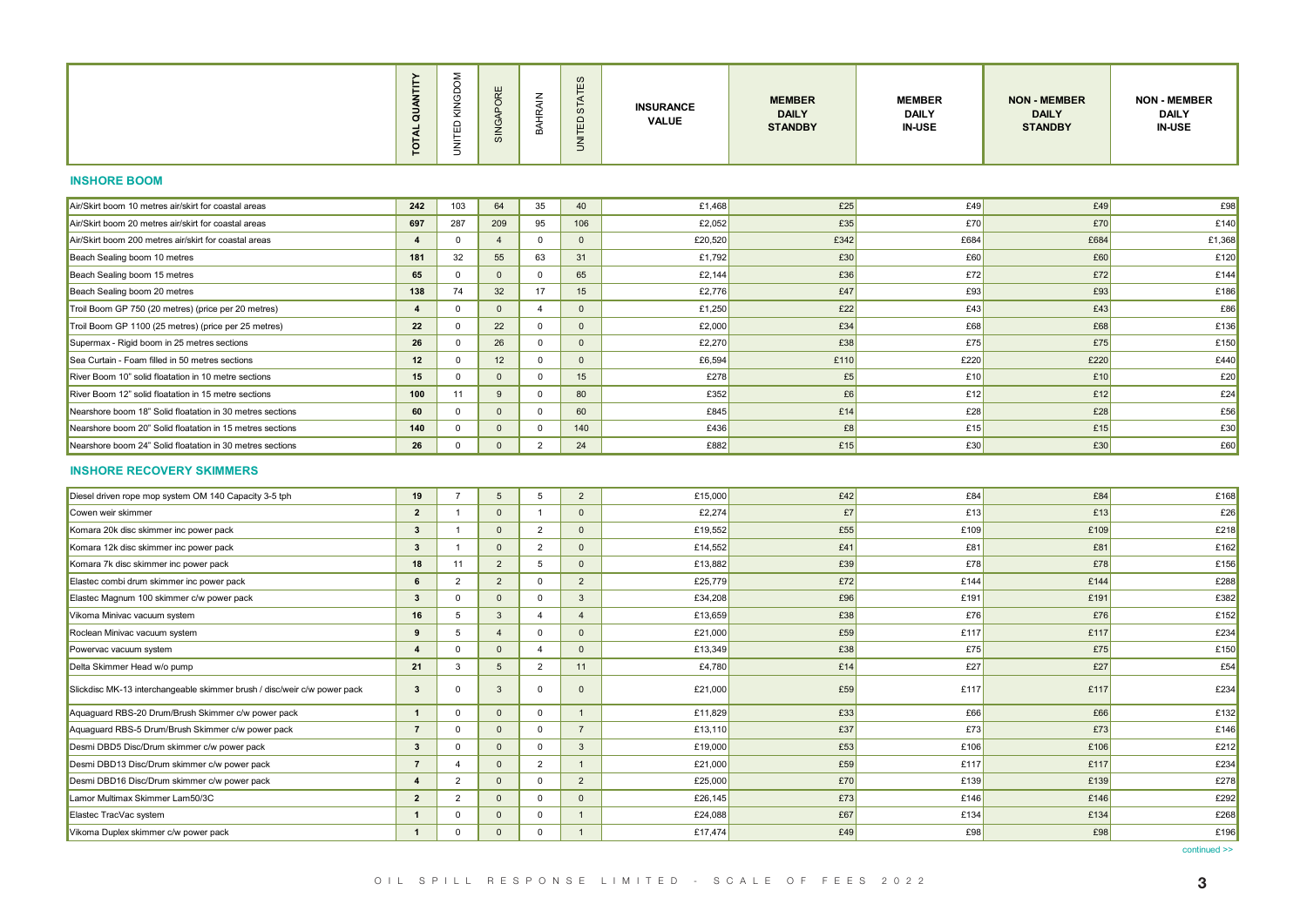|                                                                           | <b>QUANTITY</b><br>TOTAL           | ≅<br>ΓED                |                                       | $\leq$<br>ă                            | က<br>STAT<br><b>UNITED</b> | <b>INSURANCE</b><br><b>VALUE</b> | <b>MEMBER</b><br><b>DAILY</b><br><b>STANDBY</b> | <b>MEMBER</b><br><b>DAILY</b><br><b>IN-USE</b> | <b>NON - MEMBER</b><br><b>DAILY</b><br><b>STANDBY</b> | <b>NON - MEMBER</b><br><b>DAILY</b><br><b>IN-USE</b> |
|---------------------------------------------------------------------------|------------------------------------|-------------------------|---------------------------------------|----------------------------------------|----------------------------|----------------------------------|-------------------------------------------------|------------------------------------------------|-------------------------------------------------------|------------------------------------------------------|
| <b>INSHORE RECOVERY SKIMMERS &gt;&gt; continued</b>                       |                                    |                         |                                       |                                        |                            |                                  |                                                 |                                                |                                                       |                                                      |
| Lamor LWS70 skimmer with brush attachment c/w power pack                  | $\begin{array}{c c} 3 \end{array}$ | $\overline{\mathbf{0}}$ | $\begin{array}{c c} 0 \\ \end{array}$ | $\overline{\mathbf{0}}$                | $\overline{\mathbf{3}}$    | £83,341                          | £232                                            | £464                                           | £464                                                  | £928                                                 |
| Minimax weir skimmer c/w power pack                                       | 5 <sub>1</sub>                     | $\overline{\mathbf{0}}$ | $\overline{0}$                        | $\overline{0}$                         | $5^{\circ}$                | £14,500                          | £41                                             | E81                                            | £81                                                   | £162                                                 |
| Skim Pak skimmer head                                                     |                                    | $2 \mid 0$              |                                       | $\begin{array}{c c} 0 & 0 \end{array}$ | $\overline{2}$             | £1,734                           | E5                                              | £10                                            | £10                                                   | £20                                                  |
| <b>INSHORE STORAGE EQUIPMENT</b>                                          |                                    |                         |                                       |                                        |                            |                                  |                                                 |                                                |                                                       |                                                      |
| Ro-tank storage - capacity 10 m <sup>3</sup> / 2600 US gallons            | $6 \quad \vert$                    | $\overline{\mathbf{0}}$ | $6\overline{6}$                       | $\overline{0}$                         | $\overline{0}$             | £8,000                           | £67                                             | £134                                           | £134                                                  | £268                                                 |
| Fastanks - capacity 10m <sup>3</sup> / 2400 US gallons                    | 118                                | 60                      | 23                                    | 9                                      | 26                         | £3,255                           | £27                                             | E55                                            | £54                                                   | £11                                                  |
| Fastank - capacity 5m <sup>3</sup> / 1320 US gallons                      | $\overline{\mathbf{3}}$            | $\overline{\mathbf{3}}$ | $\overline{\mathbf{0}}$               | $\overline{\mathbf{0}}$                | $\overline{\mathbf{0}}$    | £1,965                           | £16                                             | E33                                            | E33                                                   | £6                                                   |
| Canflex floating collar tank - capacity 2000 US gallons                   | $\overline{\mathbf{2}}$            | $\overline{0}$          | $\overline{0}$                        | $\overline{\mathbf{0}}$                | $\overline{2}$             | £4,010                           | £33                                             | E67                                            | £67                                                   | £134                                                 |
| Canflex floating collar tank - capacity 1000 US gallons                   | $\overline{\mathbf{2}}$            | $\overline{0}$          | $\overline{0}$                        | $\overline{\mathbf{0}}$                | $\overline{2}$             | £2,660                           | £22                                             | £44                                            | £44                                                   | E8                                                   |
| Pit liner, 105000 US gallons, 398 T                                       |                                    | $3 \mid 0$              | $\begin{array}{c c} 0 \\ \end{array}$ | $\begin{array}{ccc} & 0 & \end{array}$ | $\overline{\mathbf{3}}$    | £12,338                          | £103                                            | At replacement cost                            | £206                                                  | At replacement cost                                  |
| OILED WILDLIFE RESPONSE PACKAGE                                           |                                    |                         |                                       |                                        |                            |                                  |                                                 |                                                |                                                       |                                                      |
| Search and Rescue                                                         | $\overline{\mathbf{2}}$            | $\overline{0}$          | $\overline{1}$                        | $\overline{1}$                         | $\overline{0}$             | £6,661                           | £111                                            | At replacement cost                            | £222                                                  | At replacement cost                                  |
| Cleaning and rehabilitation                                               | $\overline{\mathbf{4}}$            | $\overline{1}$          | $\vert$ 1 $\vert$                     | $\overline{1}$                         | $\overline{1}$             | £21,661                          | £181                                            | At replacement cost                            | £362                                                  | At replacement cost                                  |
| Wildlife Rehabilitation unit                                              | $\overline{1}$                     | $\overline{0}$          | $\begin{array}{c c} 0 \\ \end{array}$ | $\overline{\mathbf{0}}$                | $\overline{1}$             | £30,227                          | £168                                            | At replacement cost                            | £336                                                  | At replacement cost                                  |
| Wildlife Cleaning and Rehab Part 1                                        | $\overline{1}$                     | $\overline{1}$          | $\begin{array}{c c} 0 \\ \end{array}$ | $\overline{\mathbf{0}}$                | $\overline{\mathbf{0}}$    | £9,713                           | £162                                            | At replacement cost                            | £324                                                  | At replacement cost                                  |
| Wildlife Cleaning and Rehab Part 2                                        | $\overline{1}$                     | $\overline{1}$          | $\overline{0}$                        | $\overline{0}$                         | $\overline{\mathbf{0}}$    | £16,119                          | £269                                            | At replacement cost                            | £538                                                  | At replacement cost                                  |
| Wildlife Cleaning and Rehab Medical                                       | $\blacksquare$                     | $\overline{1}$          | $\overline{0}$                        | $\overline{\mathbf{0}}$                | $\overline{\mathbf{0}}$    | £3,922                           | £65                                             | At replacement cost                            | £130                                                  | At replacement cost                                  |
| Wildlife Search and Rescue                                                | $\overline{1}$                     | $\overline{1}$          | $\overline{0}$                        | $\overline{0}$                         | $\overline{0}$             | £8,717                           | £145                                            | At replacement cost                            | £290                                                  | At replacement cost                                  |
| Wildlife Search and Rescue Medical                                        | $\vert$ 1 $\vert$                  | $\overline{1}$          | $\begin{array}{c c} 0 \end{array}$    | $\overline{0}$                         | $\overline{0}$             | £2,683                           | £45                                             | At replacement cost                            | £90                                                   | At replacement cost                                  |
| VEHICLES (Mileage rates will be charged in addition to daily hire charge) |                                    |                         |                                       |                                        |                            |                                  |                                                 |                                                |                                                       |                                                      |
| 6 wheel all terrain vehicle Ranger                                        | $\overline{\mathbf{2}}$            | $\overline{1}$          | $\overline{1}$                        | $\overline{0}$                         | $\overline{\mathbf{0}}$    | £12,999                          | £26                                             | E52                                            | E52                                                   | £104                                                 |
| 6 wheel all terrain vehicle Sportsman                                     | $\overline{\mathbf{2}}$            | $\overline{\mathbf{0}}$ | $\begin{array}{c c} 0 \\ \end{array}$ | $\overline{2}$                         | $\overline{\mathbf{0}}$    | £5,700                           | £12                                             | E23                                            | E23                                                   | £4                                                   |
| 4 wheel drive all terrain vehicle JCB                                     | $\overline{2}$                     | $\overline{\mathbf{2}}$ | $\begin{array}{c c} 0 \\ \end{array}$ | $\overline{\mathbf{0}}$                | $\overline{\mathbf{0}}$    | £5,850                           | £12                                             | E24                                            | £24                                                   | £4                                                   |
| John Deere Gator Utility vehicle c/w/ cargo trailer                       | $\overline{\mathbf{2}}$            | $\overline{\mathbf{0}}$ | $\overline{\mathbf{0}}$               | $\overline{\mathbf{0}}$                | $\overline{2}$             | £9,253                           | £19                                             | E38                                            | £38                                                   | £76                                                  |
| Bob Cat                                                                   | $\blacksquare$                     | $\overline{0}$          | $\overline{\mathbf{0}}$               | $\overline{\mathbf{0}}$                | $\overline{1}$             | £33,761                          | £68                                             | £136                                           | £136                                                  | £27                                                  |
| <b>VW Transporter</b>                                                     | $\overline{1}$                     | $\overline{1}$          | $\overline{0}$                        | $\overline{\mathbf{0}}$                | $\overline{\mathbf{0}}$    | £20,400                          | E21                                             | £41                                            | £41                                                   | £82                                                  |
| VW Crafter Van                                                            | $\overline{1}$                     | $\overline{1}$          | $\overline{0}$                        | $\overline{\mathbf{0}}$                | $\overline{0}$             | £21,600                          | £22                                             | E44                                            | £44                                                   | £8                                                   |
| Toyota Hi-Lux Double Cab Pickup                                           | $\vert$ 1 $\vert$                  | $\overline{1}$          |                                       | $\overline{\mathbf{0}}$                | $\overline{0}$             | £36,979                          | £37                                             | £74                                            | £74                                                   | £148                                                 |

#### **INSHORE STORAGE EQUIPMENT**

| Ro-tank storage - capacity 10 $\mathrm{m}^3$ / 2600 US gallons |     |    |    | £8,000  | £67  | £134                | £134 | £268                |
|----------------------------------------------------------------|-----|----|----|---------|------|---------------------|------|---------------------|
| <b>Fastanks</b> - capacity $10m^3$ / 2400 US gallons           | 118 | 23 | 26 | £3,255  | £27  | £55                 | £54  | £110                |
| <b>Fastank</b> - capacity $5m3$ / 1320 US gallons              |     |    |    | £1.965  | £16  | E33                 | £33  | £66                 |
| Canflex floating collar tank - capacity 2000 US gallons        |     |    |    | £4.010  | £331 | £67                 | £67  | £134                |
| Canflex floating collar tank - capacity 1000 US gallons        |     |    |    | £2,660  | £22  | £44                 | £44  | E88                 |
| Pit liner, 105000 US gallons, 398 T                            |     |    |    | £12,338 | £103 | At replacement cost | £206 | At replacement cost |

#### **OILED WILDLIFE RESPONSE PACKAGE**

| Search and Rescue                   |  |  | £6,661  | £111 | At replacement cost | £222 | At replacement cost |
|-------------------------------------|--|--|---------|------|---------------------|------|---------------------|
| Cleaning and rehabilitation         |  |  | £21,661 | £181 | At replacement cost | £362 | At replacement cost |
| Wildlife Rehabilitation unit        |  |  | £30.227 | £168 | At replacement cost | £336 | At replacement cost |
| Wildlife Cleaning and Rehab Part 1  |  |  | £9.713  | £162 | At replacement cost | £324 | At replacement cost |
| Wildlife Cleaning and Rehab Part 2  |  |  | £16,119 | £269 | At replacement cost | £538 | At replacement cost |
| Wildlife Cleaning and Rehab Medical |  |  | £3.922  | £65  | At replacement cost | £130 | At replacement cost |
| <b>Wildlife Search and Rescue</b>   |  |  | £8,717  | £145 | At replacement cost | £290 | At replacement cost |
| Wildlife Search and Rescue Medical  |  |  | £2,683  | £45  | At replacement cost | £90  | At replacement cost |

## **VEHICLES (Mileage rates will be charged in addition to daily hire charge)**

| 6 wheel all terrain vehicle Ranger                  |  |  | £12,999 | £26 | £52  | £52  | £104 |
|-----------------------------------------------------|--|--|---------|-----|------|------|------|
| 6 wheel all terrain vehicle Sportsman               |  |  | £5,700  | £12 | E23  | £23  | £46  |
| 4 wheel drive all terrain vehicle JCB               |  |  | £5,850  | £12 | £24  | £24  | £48  |
| John Deere Gator Utility vehicle c/w/ cargo trailer |  |  | £9,253  | £19 | £38  | £38  | £76  |
| <b>Bob Cat</b>                                      |  |  | £33.761 | £68 | £136 | £136 | £272 |
| <b>VW Transporter</b>                               |  |  | £20,400 | £21 | £41  | £41  | E82  |
| VW Crafter Van                                      |  |  | £21,600 | £22 | £44  | £44  | E88  |
| Toyota Hi-Lux Double Cab Pickup                     |  |  | £36,979 | £37 | £74  | £74  | £148 |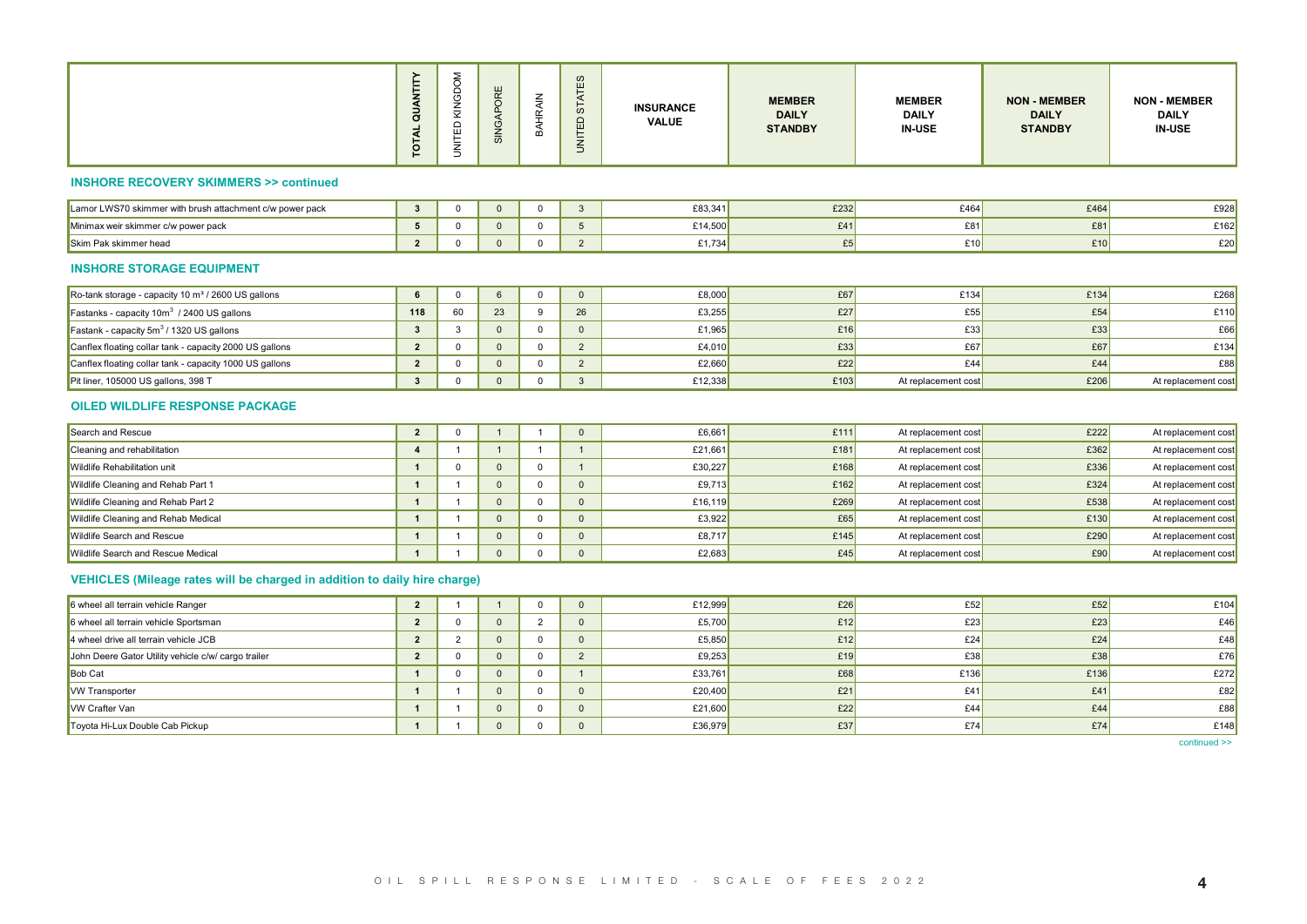|  | $\vec{a}$ | -<br>- | ш<br>-<br>≔ |  |  | <b>INSURANCE</b><br><b>VALUE</b> | <b>MEMBER</b><br><b>DAILY</b><br><b>STANDBY</b> | <b>MEMBER</b><br><b>DAILY</b><br><b>IN-USE</b> | <b>NON - MEMBER</b><br><b>DAILY</b><br><b>STANDBY</b> | <b>NON - MEMBER</b><br><b>DAILY</b><br><b>IN-USE</b> |
|--|-----------|--------|-------------|--|--|----------------------------------|-------------------------------------------------|------------------------------------------------|-------------------------------------------------------|------------------------------------------------------|
|--|-----------|--------|-------------|--|--|----------------------------------|-------------------------------------------------|------------------------------------------------|-------------------------------------------------------|------------------------------------------------------|

## **VEHICLES (Mileage rates will be charged in addition to daily hire charge) >> continued**

| $4x4$ Vehicle         |  |  | £29,270 | £30 | £59 | £59 | £118 |
|-----------------------|--|--|---------|-----|-----|-----|------|
| $F-150$ pickup        |  |  | £21,341 | £22 | £43 | £43 | E86  |
| $F-250$ pickup        |  |  | £30,488 | £31 | £61 | £61 | £122 |
| $F-350$ pickup        |  |  | £30,894 | £31 | £62 | £62 | £124 |
| Isuzu Dmax pickup     |  |  | £21,048 | £22 | £43 | £43 | £86  |
| $17$ ton truck        |  |  | £52,109 | £44 | £87 | £87 | £174 |
| Trailer - Arctic/Semi |  |  | £25,000 | £21 | £42 | £42 | E84  |
| Tracked Barrow        |  |  | £1,707  | £29 | £57 | £57 | £114 |

## **VESSELS - without crew and approximate sizes**

| VEHICLES (Mileage rates will be charged in addition to daily hire charge) >> continued<br>4x4 Vehicle<br>F-150 pickup<br>F-250 pickup<br>F-350 pickup<br>Isuzu Dmax pickup<br>17 ton truck<br>Trailer - Arctic/Semi<br>Tracked Barrow<br><b>VESSELS - without crew and approximate sizes</b><br>2.4 metres to 2.9 metres inflatable + outboard motor<br>3.1 metres to 4.2 metres inflatable + outboard motor<br>Rigiflex Workboat + outboard motor<br>6.2 metres semi rigid + outboard motor<br>7.3 metres rigid + outboard motor<br>7.5 metres semi rigid + outboard motor | $3 \mid$<br>$\vert$ 1 $\vert$<br>$\mathbf{1}$<br>$\overline{1}$<br>$\overline{1}$<br>$\overline{1}$<br>8 <sup>1</sup><br>$\overline{1}$<br>$\sim$ 4 | $\overline{2}$<br>$\overline{0}$<br>$\overline{0}$<br>$\overline{\mathbf{0}}$<br>$\overline{0}$<br>$\overline{0}$<br>$6\overline{6}$<br>$5 \mid 2$<br>$2 \mid 0$ | $\overline{0}$<br>$\overline{\mathbf{0}}$<br>$\overline{0}$<br>$\overline{0}$<br>$\overline{0}$<br>$\overline{0}$<br>$\overline{1}$<br>$\overline{\mathbf{2}}$ | $\overline{1}$<br>$\overline{0}$<br>$\overline{0}$<br>$\overline{0}$<br>$\overline{1}$<br>$\overline{1}$<br>$\overline{1}$<br>$\overline{1}$ | $\overline{\mathbf{0}}$<br>$\blacksquare$ 1<br>$\overline{1}$<br>$\blacksquare$ 1<br>$\overline{\phantom{0}}$<br>$\overline{\phantom{0}}$<br>$\overline{\phantom{0}}$<br>$\overline{\mathbf{0}}$ | £29,270<br>£21,341<br>£30,488<br>£30,894<br>£21,048<br>£52,109<br>£25,000<br>£1,707 | £30<br>E22<br>E31<br>£31<br>E22<br>£44<br>£21<br>£29                                                                              | £59<br>£43<br>£61<br>E62<br>£43<br>£87<br>£42 | E59<br>£43<br>£61<br>E62<br>£43<br>£87 | £118<br>E86<br>£122<br>£124<br>E86 |
|-----------------------------------------------------------------------------------------------------------------------------------------------------------------------------------------------------------------------------------------------------------------------------------------------------------------------------------------------------------------------------------------------------------------------------------------------------------------------------------------------------------------------------------------------------------------------------|-----------------------------------------------------------------------------------------------------------------------------------------------------|------------------------------------------------------------------------------------------------------------------------------------------------------------------|----------------------------------------------------------------------------------------------------------------------------------------------------------------|----------------------------------------------------------------------------------------------------------------------------------------------|--------------------------------------------------------------------------------------------------------------------------------------------------------------------------------------------------|-------------------------------------------------------------------------------------|-----------------------------------------------------------------------------------------------------------------------------------|-----------------------------------------------|----------------------------------------|------------------------------------|
|                                                                                                                                                                                                                                                                                                                                                                                                                                                                                                                                                                             |                                                                                                                                                     |                                                                                                                                                                  |                                                                                                                                                                |                                                                                                                                              |                                                                                                                                                                                                  |                                                                                     |                                                                                                                                   |                                               |                                        |                                    |
|                                                                                                                                                                                                                                                                                                                                                                                                                                                                                                                                                                             |                                                                                                                                                     |                                                                                                                                                                  |                                                                                                                                                                |                                                                                                                                              |                                                                                                                                                                                                  |                                                                                     |                                                                                                                                   |                                               |                                        |                                    |
|                                                                                                                                                                                                                                                                                                                                                                                                                                                                                                                                                                             |                                                                                                                                                     |                                                                                                                                                                  |                                                                                                                                                                |                                                                                                                                              |                                                                                                                                                                                                  |                                                                                     |                                                                                                                                   |                                               |                                        |                                    |
|                                                                                                                                                                                                                                                                                                                                                                                                                                                                                                                                                                             |                                                                                                                                                     |                                                                                                                                                                  |                                                                                                                                                                |                                                                                                                                              |                                                                                                                                                                                                  |                                                                                     |                                                                                                                                   |                                               |                                        |                                    |
|                                                                                                                                                                                                                                                                                                                                                                                                                                                                                                                                                                             |                                                                                                                                                     |                                                                                                                                                                  |                                                                                                                                                                |                                                                                                                                              |                                                                                                                                                                                                  |                                                                                     |                                                                                                                                   |                                               |                                        |                                    |
|                                                                                                                                                                                                                                                                                                                                                                                                                                                                                                                                                                             |                                                                                                                                                     |                                                                                                                                                                  |                                                                                                                                                                |                                                                                                                                              |                                                                                                                                                                                                  |                                                                                     |                                                                                                                                   |                                               |                                        |                                    |
|                                                                                                                                                                                                                                                                                                                                                                                                                                                                                                                                                                             |                                                                                                                                                     |                                                                                                                                                                  |                                                                                                                                                                |                                                                                                                                              |                                                                                                                                                                                                  |                                                                                     |                                                                                                                                   |                                               |                                        | £174                               |
|                                                                                                                                                                                                                                                                                                                                                                                                                                                                                                                                                                             |                                                                                                                                                     |                                                                                                                                                                  |                                                                                                                                                                |                                                                                                                                              |                                                                                                                                                                                                  |                                                                                     |                                                                                                                                   |                                               | £42                                    | E84                                |
|                                                                                                                                                                                                                                                                                                                                                                                                                                                                                                                                                                             |                                                                                                                                                     |                                                                                                                                                                  |                                                                                                                                                                |                                                                                                                                              |                                                                                                                                                                                                  |                                                                                     |                                                                                                                                   | E57                                           | E57                                    | £114                               |
|                                                                                                                                                                                                                                                                                                                                                                                                                                                                                                                                                                             |                                                                                                                                                     |                                                                                                                                                                  |                                                                                                                                                                |                                                                                                                                              |                                                                                                                                                                                                  |                                                                                     |                                                                                                                                   |                                               |                                        |                                    |
|                                                                                                                                                                                                                                                                                                                                                                                                                                                                                                                                                                             |                                                                                                                                                     |                                                                                                                                                                  | $\overline{1}$                                                                                                                                                 | $\overline{1}$                                                                                                                               | $\overline{\mathbf{0}}$                                                                                                                                                                          | £2,625                                                                              | E44                                                                                                                               | E88                                           | £88                                    | £176                               |
|                                                                                                                                                                                                                                                                                                                                                                                                                                                                                                                                                                             |                                                                                                                                                     | $\overline{0}$                                                                                                                                                   | $\overline{0}$                                                                                                                                                 | $\overline{1}$                                                                                                                               | $\overline{\mathbf{0}}$                                                                                                                                                                          | £6,838                                                                              | £114                                                                                                                              | £228                                          | £228                                   | £456                               |
|                                                                                                                                                                                                                                                                                                                                                                                                                                                                                                                                                                             |                                                                                                                                                     | $\overline{2}$                                                                                                                                                   | $\overline{1}$                                                                                                                                                 | $\overline{1}$                                                                                                                               | $\overline{\phantom{0}}$                                                                                                                                                                         | £4,116                                                                              | £35                                                                                                                               | E69                                           | E69                                    | £138                               |
|                                                                                                                                                                                                                                                                                                                                                                                                                                                                                                                                                                             | $\overline{1}$                                                                                                                                      | $\overline{1}$                                                                                                                                                   | $\overline{0}$                                                                                                                                                 | $\overline{0}$                                                                                                                               | $\overline{\phantom{0}}$                                                                                                                                                                         | £25,000                                                                             | £209                                                                                                                              | £417                                          | £417                                   | £834                               |
|                                                                                                                                                                                                                                                                                                                                                                                                                                                                                                                                                                             | $\overline{1}$                                                                                                                                      | $\overline{\mathbf{0}}$                                                                                                                                          | $\overline{\mathbf{0}}$                                                                                                                                        | $\overline{0}$                                                                                                                               | $\overline{1}$                                                                                                                                                                                   | £75,067                                                                             | £418                                                                                                                              | £835                                          | £835                                   | £1,670                             |
|                                                                                                                                                                                                                                                                                                                                                                                                                                                                                                                                                                             | $\overline{1}$                                                                                                                                      | $\overline{0}$                                                                                                                                                   | $\overline{\mathbf{0}}$                                                                                                                                        | $\overline{1}$                                                                                                                               | $\overline{\mathbf{0}}$                                                                                                                                                                          | £33,700                                                                             | £281                                                                                                                              | £562                                          | £562                                   | £1,124                             |
| 8.1 metres Aluminium Landing Craft                                                                                                                                                                                                                                                                                                                                                                                                                                                                                                                                          | $1 \quad$                                                                                                                                           | $\overline{\mathbf{0}}$                                                                                                                                          | $\overline{1}$                                                                                                                                                 | $\overline{0}$                                                                                                                               | $\overline{\phantom{0}}$                                                                                                                                                                         | £84,185                                                                             | £468                                                                                                                              | £936                                          | £936                                   | £1,872                             |
| Egmopol belt skimming barge system including propulsion. For sheltered<br>waters only.                                                                                                                                                                                                                                                                                                                                                                                                                                                                                      | $\mathbf{1}$                                                                                                                                        | $\overline{1}$                                                                                                                                                   | $\overline{0}$                                                                                                                                                 | $\overline{0}$                                                                                                                               | $\overline{\mathbf{0}}$                                                                                                                                                                          | £164,850                                                                            | £458                                                                                                                              | £915                                          | £915                                   | £1,830                             |
| VESSELS - with crew and approximate sizes (These vessels are for regional use only)                                                                                                                                                                                                                                                                                                                                                                                                                                                                                         |                                                                                                                                                     |                                                                                                                                                                  |                                                                                                                                                                |                                                                                                                                              |                                                                                                                                                                                                  |                                                                                     |                                                                                                                                   |                                               |                                        |                                    |
| 20 metres EARL oil spill response vessels (in use only)                                                                                                                                                                                                                                                                                                                                                                                                                                                                                                                     |                                                                                                                                                     |                                                                                                                                                                  | $\overline{1}$                                                                                                                                                 | $\begin{array}{c c} 0 & \end{array}$                                                                                                         | $\overline{\mathbf{0}}$                                                                                                                                                                          | £506,000                                                                            |                                                                                                                                   | £360 per hour                                 |                                        | £720 per hour                      |
| Minimum daily charge of eight hours will be applied. Rates will be varied to accommodate vessel duties.                                                                                                                                                                                                                                                                                                                                                                                                                                                                     |                                                                                                                                                     |                                                                                                                                                                  |                                                                                                                                                                |                                                                                                                                              |                                                                                                                                                                                                  |                                                                                     |                                                                                                                                   |                                               |                                        |                                    |
| A reduced rate will be applied for extended duration operations.                                                                                                                                                                                                                                                                                                                                                                                                                                                                                                            |                                                                                                                                                     |                                                                                                                                                                  |                                                                                                                                                                |                                                                                                                                              |                                                                                                                                                                                                  |                                                                                     |                                                                                                                                   |                                               |                                        |                                    |
| PRE LOADED EQUIPMENT                                                                                                                                                                                                                                                                                                                                                                                                                                                                                                                                                        |                                                                                                                                                     |                                                                                                                                                                  |                                                                                                                                                                |                                                                                                                                              |                                                                                                                                                                                                  |                                                                                     |                                                                                                                                   |                                               |                                        |                                    |
| Load 1 - Cold Weather Response Package                                                                                                                                                                                                                                                                                                                                                                                                                                                                                                                                      | $1 \quad$                                                                                                                                           | $\overline{1}$                                                                                                                                                   | $\overline{0}$                                                                                                                                                 | $\overline{0}$                                                                                                                               | $\overline{\mathbf{0}}$                                                                                                                                                                          | £41,000                                                                             | £685                                                                                                                              | £1,370                                        | £1,370                                 | £2,740                             |
| Load 4 - Offshore Containment and Recovery                                                                                                                                                                                                                                                                                                                                                                                                                                                                                                                                  | $\mathbf{1}$                                                                                                                                        | $\overline{1}$                                                                                                                                                   | $\overline{0}$                                                                                                                                                 | $\overline{0}$                                                                                                                               | $\overline{\phantom{0}}$                                                                                                                                                                         | £306,000                                                                            | £1,430                                                                                                                            | £2,860                                        | £2,860                                 | £5,720                             |
| Load 5 - Shoreline Containment and Recovery                                                                                                                                                                                                                                                                                                                                                                                                                                                                                                                                 | $\overline{1}$                                                                                                                                      | $\overline{1}$                                                                                                                                                   | $\overline{\mathbf{0}}$                                                                                                                                        | $\overline{0}$                                                                                                                               | $\overline{\mathbf{0}}$                                                                                                                                                                          | £245,000                                                                            | £2,405                                                                                                                            | £4,810                                        | £4,810                                 | £9,620                             |
| Load 6 - Offshore Containment and Recovery                                                                                                                                                                                                                                                                                                                                                                                                                                                                                                                                  | $\overline{1}$                                                                                                                                      | $\overline{1}$                                                                                                                                                   | $\overline{\mathbf{0}}$                                                                                                                                        | $\overline{0}$                                                                                                                               | $\overline{\phantom{0}}$                                                                                                                                                                         | £348,000                                                                            | £1,545                                                                                                                            | £3,090                                        | £3,090                                 | £6,180                             |
| Load 8 - Shoreline Containment and Recovery                                                                                                                                                                                                                                                                                                                                                                                                                                                                                                                                 | $\overline{1}$                                                                                                                                      | $\overline{1}$                                                                                                                                                   | $\overline{0}$                                                                                                                                                 |                                                                                                                                              | $0 \quad 0$                                                                                                                                                                                      |                                                                                     | Final contents and associated costs will be determined by specific needs. The costs for pre loaded equipment are indicative only. |                                               |                                        |                                    |
| Load 9 - Shoreline Containment and Recovery                                                                                                                                                                                                                                                                                                                                                                                                                                                                                                                                 | $1 \quad$                                                                                                                                           | $\overline{1}$                                                                                                                                                   | $\overline{\mathbf{0}}$                                                                                                                                        | $\overline{0}$                                                                                                                               | $\overline{\mathbf{0}}$                                                                                                                                                                          |                                                                                     |                                                                                                                                   |                                               |                                        |                                    |

## **VESSELS - with crew and approximate sizes (These vessels are for regional use only)**

| 20 metres EARL oil spill response vessels (in use only)                                                 |  |  |  |  |  | £506.000 | \$360 per hour |  |  |  |  |  |  |
|---------------------------------------------------------------------------------------------------------|--|--|--|--|--|----------|----------------|--|--|--|--|--|--|
| Minimum daily charge of eight hours will be applied. Rates will be varied to accommodate vessel duties. |  |  |  |  |  |          |                |  |  |  |  |  |  |
| A reduced rate will be applied for extended duration operations.                                        |  |  |  |  |  |          |                |  |  |  |  |  |  |

#### **PRE LOADED EQUIPMENT**

| Load 1 - Cold Weather Response Package      |  |  | £41,000  | £685                                                                                                                              | £1.370 | £1.370 | £2.740 |
|---------------------------------------------|--|--|----------|-----------------------------------------------------------------------------------------------------------------------------------|--------|--------|--------|
| Load 4 - Offshore Containment and Recovery  |  |  | £306,000 | £1,430                                                                                                                            | £2.860 | £2.860 | £5,720 |
| Load 5 - Shoreline Containment and Recovery |  |  | £245,000 | £2,405                                                                                                                            | £4.810 | £4.810 | £9,620 |
| Load 6 - Offshore Containment and Recovery  |  |  | £348,000 | £1.545                                                                                                                            | £3,090 | £3,090 | £6,180 |
| Load 8 - Shoreline Containment and Recovery |  |  |          | Final contents and associated costs will be determined by specific needs. The costs for pre loaded equipment are indicative only. |        |        |        |
| Load 9 - Shoreline Containment and Recovery |  |  |          |                                                                                                                                   |        |        |        |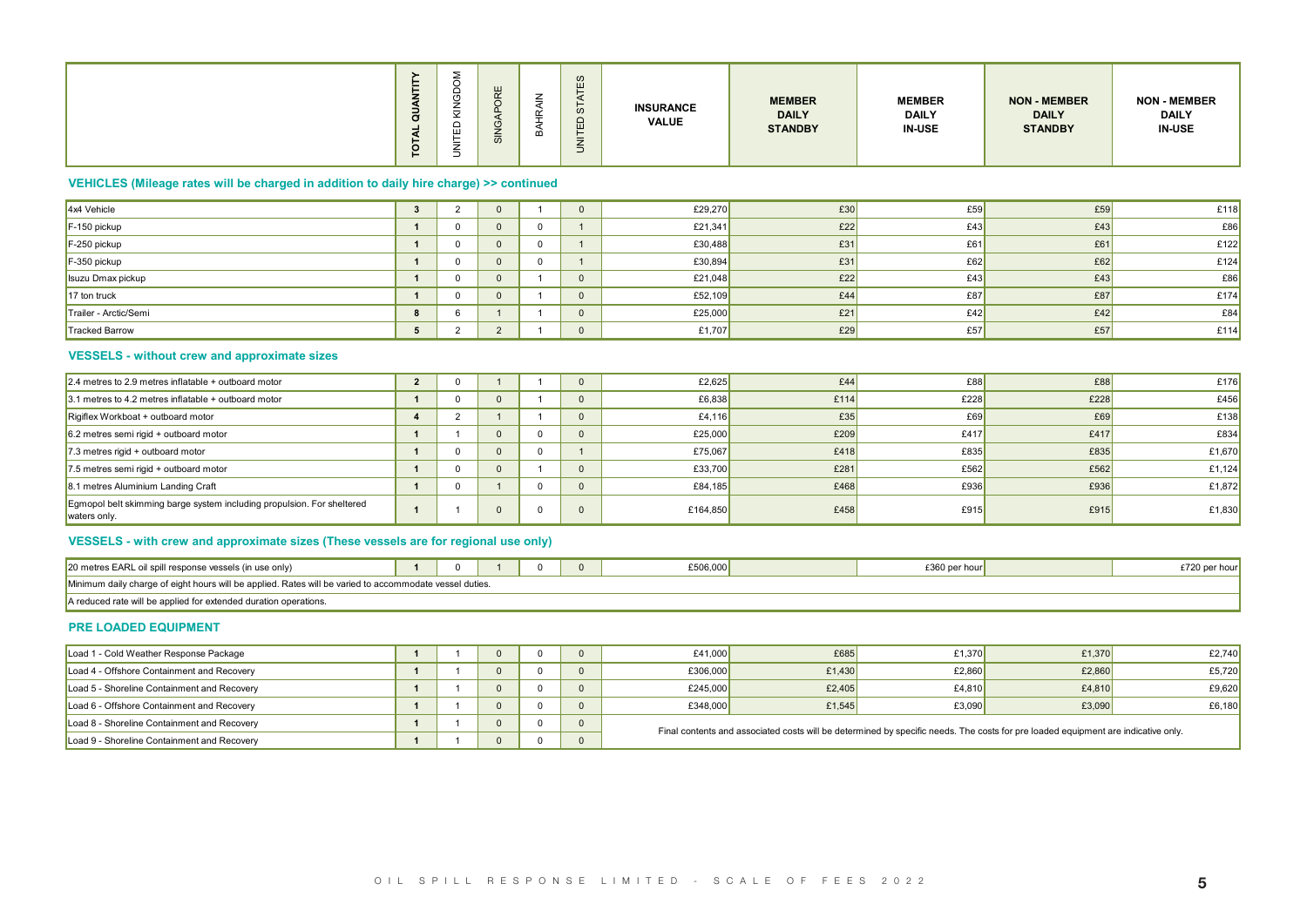|                                                                                                                              | WTIT<br>$\vec{a}$<br><b>TOTAL</b> | UNITED KII              | SIN                                        |                         | S<br>্ব<br>စ<br>品                      | <b>INSURANCE</b><br><b>VALUE</b> | <b>MEMBER</b><br><b>DAILY</b><br><b>STANDBY</b> | <b>MEMBER</b><br><b>DAILY</b><br><b>IN-USE</b> | <b>NON - MEMBER</b><br><b>DAILY</b><br><b>STANDBY</b> | <b>NON - MEMBER</b><br><b>DAILY</b><br><b>IN-USE</b> |
|------------------------------------------------------------------------------------------------------------------------------|-----------------------------------|-------------------------|--------------------------------------------|-------------------------|----------------------------------------|----------------------------------|-------------------------------------------------|------------------------------------------------|-------------------------------------------------------|------------------------------------------------------|
| <b>OFFSHORE BOOM</b>                                                                                                         |                                   |                         |                                            |                         |                                        |                                  |                                                 |                                                |                                                       |                                                      |
| Roboom 200 metres Bay Boom, on reel without power pack                                                                       | 37                                | 16                      | 10                                         | 6                       | 5 <sup>5</sup>                         | £70,000                          | £584                                            | £1,167                                         | £1,167                                                | E2,334                                               |
| Hi Sprint rapid boom with reel (300 metres long without power pack)                                                          | $\overline{2}$                    | $\overline{1}$          | $\overline{1}$                             | $\overline{0}$          | $\overline{0}$                         | £86,778                          | £724                                            | £1,447                                         | £1,447                                                | £2,894                                               |
| <b>ACTIVE BOOM SYSTEMS</b>                                                                                                   |                                   |                         |                                            |                         |                                        |                                  |                                                 |                                                |                                                       |                                                      |
| Ro-skim system, tandem, 120tph skimmer, without power pack<br>(can be used in conjunction with additional 200m boom on reel) | 3 <sup>1</sup>                    | $\overline{2}$          | $\overline{1}$                             | $\overline{0}$          | $\overline{0}$                         | £58,000                          | £484                                            | £967                                           | £967                                                  | £1,934                                               |
| 2 pump weir boom capacity (120 tph) - for use in conjunction<br>with Roboom units excluding power systems                    |                                   |                         | $\mathbf{0}$                               | $\Omega$                | $\overline{0}$                         | £148,100                         | £823                                            | £1,644                                         | £1,645                                                | £3,288                                               |
| Norlense Oil Trawl                                                                                                           | $\sim$ 4                          | $\overline{\mathbf{2}}$ | $\begin{array}{ccc} \end{array}$ 1         | $\overline{0}$          | $\overline{1}$                         | £167,504                         | £1,396                                          | £2,792                                         | £2,792                                                | £5,584                                               |
| Nofi Current Buster 2                                                                                                        | $\overline{7}$                    | $\overline{2}$          | $\overline{\mathbf{2}}$                    | $\overline{1}$          | $\overline{2}$                         | £127,500                         | £709                                            | £1,417                                         | £1,417                                                | £2,834                                               |
| Nofi Current Buster 6 c/w reel and power pack                                                                                | 8 <sup>1</sup>                    | $\overline{4}$          | $\overline{\mathbf{2}}$                    | $\overline{1}$          | $\overline{1}$                         | £317,210                         | £1,762                                          | £3,525                                         | £3,525                                                | £7,050                                               |
| Elastec Hydro Fire Boom 150 metres, c/w power pack and water pump                                                            | $\vert$ 4 $\vert$                 | $\overline{\mathbf{3}}$ | $\sim$ 1                                   | $\overline{0}$          | $\overline{\mathbf{0}}$                | £246,000                         | £1,772                                          | £1,772                                         | £3,544                                                | £3,544                                               |
| If the Hydro Fire Boom is used in fire, the boom element of the system will need to be replaced at cost.                     |                                   |                         |                                            |                         |                                        |                                  |                                                 |                                                |                                                       |                                                      |
| Elastec American Fireboom in 15-metre sections                                                                               | 30                                | $\overline{0}$          | $\overline{\mathbf{0}}$                    | $\overline{0}$          | 30 <sup>2</sup>                        | £19,000                          | £106                                            | £106                                           | E212                                                  | E212                                                 |
| If the American Fireboom boom is used in fire, the boom element of the system will need to be replaced at cost.              |                                   |                         |                                            |                         |                                        |                                  |                                                 |                                                |                                                       |                                                      |
|                                                                                                                              |                                   |                         |                                            |                         |                                        |                                  |                                                 |                                                |                                                       |                                                      |
| <b>OFFSHORE RECOVERY SKIMMERS</b>                                                                                            |                                   |                         |                                            |                         |                                        |                                  |                                                 |                                                |                                                       |                                                      |
| Komara 40k skimmer without power pack                                                                                        | $6 \quad  $                       | $\overline{2}$          | $\begin{array}{ccc} \n & 2 \n \end{array}$ | $\overline{2}$          | $\overline{\mathbf{0}}$                | £20,965                          | £59                                             | £117                                           | £117                                                  | £234                                                 |
| Desmi DS 250 skimmer without power pack                                                                                      | $\overline{2}$                    | $\overline{2}$          | $\overline{\mathbf{0}}$                    | $\overline{0}$          | $\overline{\mathbf{0}}$                | £12,500                          | E70                                             | £139                                           | £139                                                  | £278                                                 |
| Ro-Disc attachment for DS250                                                                                                 | $\overline{1}$                    | $\overline{1}$          | $\overline{\mathbf{0}}$                    | $\overline{0}$          | $\overline{0}$                         | £25,000                          | E70                                             | £139                                           | £139                                                  | £278                                                 |
| GT185 weir skimmer without power pack                                                                                        | $\overline{4}$                    | $\overline{4}$          | $\overline{\mathbf{0}}$                    | $\overline{0}$          | $\overline{\mathbf{0}}$                | £18,500                          | E52                                             | £103                                           | £103                                                  | £206                                                 |
| Termite weir skimmer without power pack                                                                                      | 19                                | $\overline{7}$          | 6                                          | $\overline{4}$          | $\overline{2}$                         | £13,500                          | E84                                             | £167                                           | £167                                                  | £334                                                 |
| Termite combi system brush / disc / weir without power pack                                                                  | $\overline{\mathbf{2}}$           | $\overline{0}$          | $\overline{\mathbf{2}}$                    | $\overline{0}$          | $\overline{\mathbf{0}}$                | £38,000                          | £106                                            | £212                                           | E212                                                  | £424                                                 |
| Terminator weir skimmer (with thrusters) without power pack                                                                  | $\overline{\mathbf{2}}$           | $\overline{1}$          | $\overline{\mathbf{0}}$                    | $\overline{1}$          | $\overline{0}$                         | £29,500                          | E82                                             | £164                                           | £164                                                  | £328                                                 |
| Terminator combi system brush / disc / weir skimmer without power pack                                                       | $\vert$ 2 $\vert$                 | $\overline{0}$          | $\overline{2}$                             | $\overline{0}$          | $\overline{0}$                         | £45,000                          | £125                                            | £250                                           | £250                                                  | £500                                                 |
| Helix Skimmer Head (Attachment)                                                                                              | 10                                | $\overline{4}$          | $\overline{\mathbf{3}}$                    | $\overline{1}$          | $\overline{2}$                         | £28,000                          | £78                                             | £156                                           | £156                                                  | £312                                                 |
| Desmi Sea Mop c/w transfer pump                                                                                              | $\overline{2}$                    | $\overline{\mathbf{2}}$ |                                            | $\overline{0}$          | $\overline{\mathbf{0}}$                | £27,000                          | £75                                             | £150                                           | £150                                                  | £300                                                 |
| <b>HEAVY OIL RECOVERY</b>                                                                                                    |                                   |                         |                                            |                         |                                        |                                  |                                                 |                                                |                                                       |                                                      |
| Giant Octopus skimmer c/w powerpack and crane                                                                                | $\vert$ 2 $\vert$                 | $\overline{1}$          | $\overline{1}$                             | $\overline{0}$          | $\overline{0}$                         | £280,000                         | £778                                            | £1,556                                         | £1,556                                                | £3,112                                               |
| Komara Star including power pack                                                                                             | 6 <sup>1</sup>                    | $\overline{2}$          | $\overline{\mathbf{2}}$                    | $\overline{2}$          | $\overline{\mathbf{0}}$                | £26,551                          | £74                                             | £148                                           | £148                                                  | £296                                                 |
| WP 130 drum skimmer without power pack                                                                                       | $\overline{2}$                    | $\overline{1}$          | $\overline{1}$                             | $\overline{0}$          | $\overline{0}$                         | £66,150                          | £184                                            | £367                                           | £367                                                  | £734                                                 |
|                                                                                                                              |                                   |                         | 2 2 0                                      |                         | $\begin{array}{c c} 0 & 0 \end{array}$ | £31,000                          | £86                                             | £172                                           | £172                                                  | £344                                                 |
| Rotodrum without power pack                                                                                                  | 9                                 |                         | $6 \mid 2 \mid$                            | $\overline{0}$          | $\overline{1}$                         | £40,761                          | £114                                            | £227                                           | £227                                                  | £454                                                 |
| Sea Devil skimmer without power pack                                                                                         |                                   |                         |                                            |                         |                                        | £50,000                          | £417                                            | £834                                           | £834                                                  | £1,668                                               |
| Scantrawl Net System c/w boom<br>Scantrawl Net charged at replacement cost once deployed                                     | $\overline{\mathbf{3}}$           |                         | $1 \mid 2 \mid$<br>12   2   10             | $\overline{\mathbf{0}}$ | $\overline{\phantom{0}}$               | £2,300                           | £13                                             | At replacement cost                            | £26                                                   | At replacement cost                                  |

## **OFFSHORE RECOVERY SKIMMERS**

| Komara 40k skimmer without power pack                                  |    |  |  | £20,965 | £59  | £117 | £117 | £234 |
|------------------------------------------------------------------------|----|--|--|---------|------|------|------|------|
| Desmi DS 250 skimmer without power pack                                |    |  |  | £12,500 | £70  | £139 | £139 | £278 |
| Ro-Disc attachment for DS250                                           |    |  |  | £25,000 | £70  | £139 | £139 | £278 |
| GT185 weir skimmer without power pack                                  |    |  |  | £18,500 | £52  | £103 | £103 | £206 |
| Termite weir skimmer without power pack                                | 19 |  |  | £13,500 | £84  | £167 | £167 | £334 |
| Termite combi system brush / disc / weir without power pack            |    |  |  | £38,000 | £106 | £212 | £212 | £424 |
| Terminator weir skimmer (with thrusters) without power pack            |    |  |  | £29,500 | £82  | £164 | £164 | £328 |
| Terminator combi system brush / disc / weir skimmer without power pack |    |  |  | £45,000 | £125 | £250 | £250 | £500 |
| Helix Skimmer Head (Attachment)                                        | 10 |  |  | £28,000 | £78  | £156 | £156 | £312 |
| Desmi Sea Mop c/w transfer pump                                        |    |  |  | £27,000 | £75  | £150 | £150 | £300 |

#### **HEAVY OIL RECOVERY**

| Giant Octopus skimmer c/w powerpack and crane           |    |  |  | £280,000 | £778 | £1,556              | £1,556 | £3,112              |
|---------------------------------------------------------|----|--|--|----------|------|---------------------|--------|---------------------|
| Komara Star including power pack                        |    |  |  | £26,551  | £74  | £148                | £148   | £296                |
| WP 130 drum skimmer without power pack                  |    |  |  | £66,150  | £184 | £367                | £367   | £734                |
| Rotodrum without power pack                             |    |  |  | £31,000  | £86  | £172                | £172   | £344                |
| Sea Devil skimmer without power pack                    |    |  |  | £40.761  | £114 | £227                | £227   | £454                |
| Scantrawl Net System c/w boom                           |    |  |  | £50,000  | £417 | £834                | £834   | £1,668              |
| Scantrawl Net charged at replacement cost once deployed | 12 |  |  | £2,300   | £13  | At replacement cost | £26    | At replacement cost |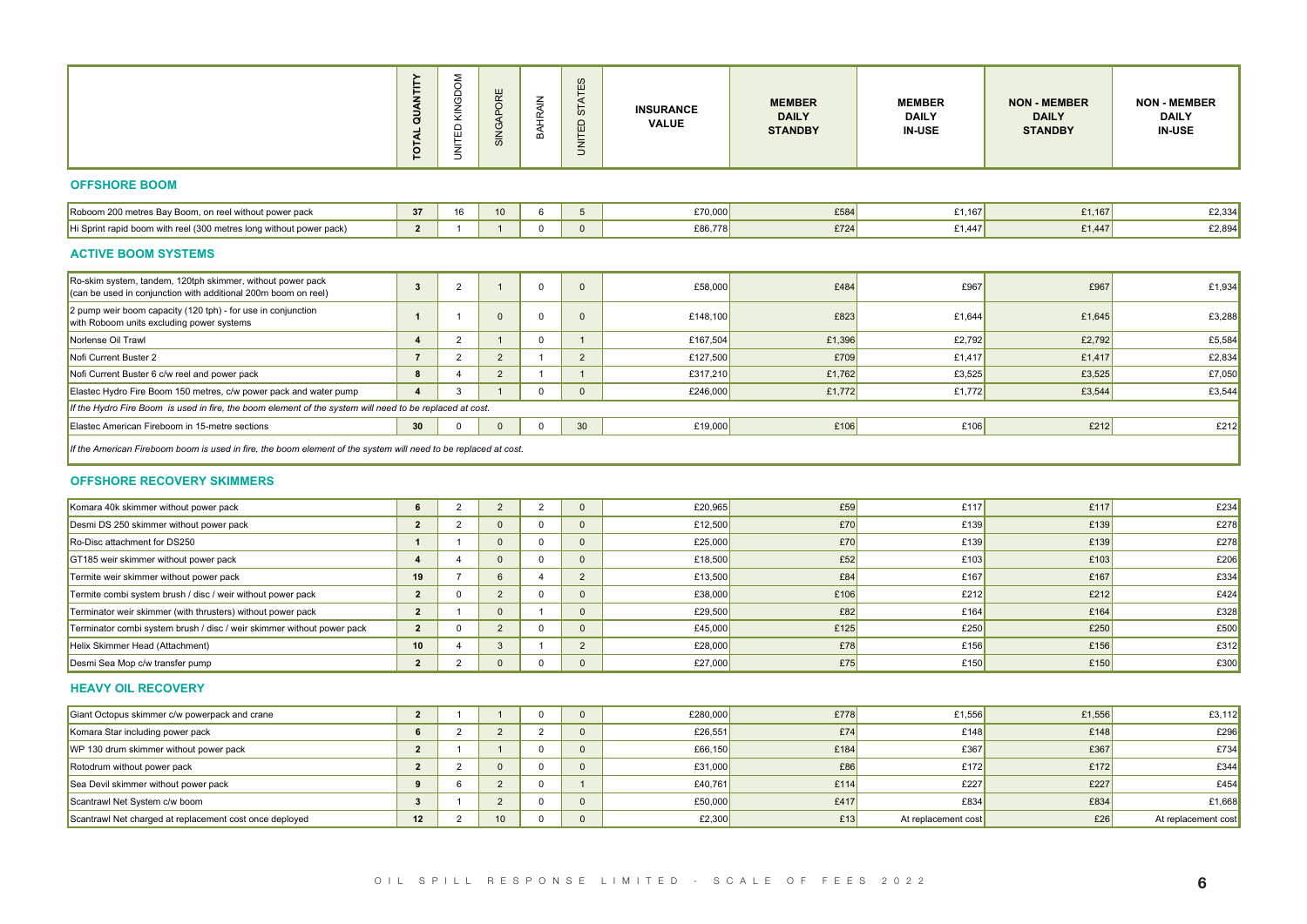#### **OFFSHORE STORAGE EQUIPMENT**

| $-1$<br>Storage Barge<br>50m°                                                         |        |  |  | C30 GOR<br>LJU,UZO | $\sim$<br>£25 | £510 | £510 | $^{\circ}1,020$ |
|---------------------------------------------------------------------------------------|--------|--|--|--------------------|---------------|------|------|-----------------|
| Storage Barge - 25m <sup>3</sup>                                                      | $\sim$ |  |  | £23,126            | 0.400         | £386 | £386 | £772.           |
| 1/2600 US Gallons<br>$\epsilon$ 10 $\mathrm{m}^3$<br>: Tonl<br>⊦ Containmen<br>مateW* |        |  |  | £7,136             | £60           | £119 | £119 | £238            |

#### **COMMUNICATIONS EQUIPMENT**

|                                                                        | ANTIT<br>ੌਰ<br>$\vec{a}$<br>$\overline{P}$ | KING<br>UNITED          | $\frac{0}{2}$<br>$\omega$ | <b>BAHRAIN</b>          | - CO<br>STATE<br><b>UNITED</b> | <b>INSURANCE</b><br><b>VALUE</b> | <b>MEMBER</b><br><b>DAILY</b><br><b>STANDBY</b> | <b>MEMBER</b><br><b>DAILY</b><br><b>IN-USE</b> | <b>NON - MEMBER</b><br><b>DAILY</b><br><b>STANDBY</b> | <b>NON - MEMBER</b><br><b>DAILY</b><br><b>IN-USE</b> |
|------------------------------------------------------------------------|--------------------------------------------|-------------------------|---------------------------|-------------------------|--------------------------------|----------------------------------|-------------------------------------------------|------------------------------------------------|-------------------------------------------------------|------------------------------------------------------|
| <b>OFFSHORE STORAGE EQUIPMENT</b>                                      |                                            |                         |                           |                         |                                |                                  |                                                 |                                                |                                                       |                                                      |
| Storage Barge - 50m <sup>3</sup>                                       | 14                                         | 8 <sup>8</sup>          | $\overline{4}$            | $\overline{2}$          | $\overline{0}$                 | £30,628                          | £255                                            | £510                                           | £510                                                  | £1,020                                               |
| Storage Barge - 25m <sup>3</sup>                                       | 21                                         | $\overline{7}$          | 9                         | $\overline{2}$          | $\overline{\mathbf{3}}$        | £23,126                          | £193                                            | £386                                           | £386                                                  | £772                                                 |
| Waste Containment Tank 10m <sup>3</sup> / 2600 US Gallons              |                                            |                         | 9                         | $\overline{\mathbf{0}}$ | $\overline{0}$                 | £7,136                           | £60                                             | £119                                           | £119                                                  | £238                                                 |
| <b>COMMUNICATIONS EQUIPMENT</b>                                        |                                            |                         |                           |                         |                                |                                  |                                                 |                                                |                                                       |                                                      |
| VHF Base station                                                       | $\vert$ 2 $\vert$                          | $\overline{1}$          | $\overline{0}$            | $\overline{1}$          | $\overline{0}$                 | £3,600                           | £60                                             | £120                                           | £120                                                  | £240                                                 |
| Mobile Base station                                                    | $\sim$ 1                                   | $\overline{0}$          | $\overline{0}$            | $\overline{0}$          | $\overline{1}$                 | £1,061                           | £18                                             | £36                                            | E36                                                   | £72                                                  |
| VHF Base / Repeater Station                                            | $\overline{\mathbf{3}}$                    | $\overline{\mathbf{3}}$ | $\overline{0}$            | $\overline{\mathbf{0}}$ | $\overline{0}$                 | £2,000                           | £34                                             | £67                                            | E67                                                   | £134                                                 |
| VHF Sky masts                                                          | $\overline{7}$                             | 6                       | $\overline{1}$            | $\overline{\mathbf{0}}$ | $\overline{0}$                 | £1,700                           | £29                                             | £57                                            | E57                                                   | £114                                                 |
| Iridium satellite phone                                                | 12                                         | 5                       | $\overline{\mathbf{3}}$   | $\overline{1}$          | $\overline{\mathbf{3}}$        | £1,545                           | £26                                             | E52                                            | E52                                                   | £104                                                 |
| Inmarsat satellite phone                                               | $\overline{2}$                             | $\Omega$                | $\overline{2}$            | $\overline{0}$          | $\overline{0}$                 | £999                             | £17                                             | E34                                            | £34                                                   | £68                                                  |
| Inmarsat satellite phone for marine use                                | $\vert$ 1 $\vert$                          | $\overline{0}$          | $\overline{0}$            | $\overline{\mathbf{0}}$ | $\overline{1}$                 | £2,495                           | £42                                             | £84                                            | E84                                                   | £168                                                 |
| BGAN Hughes Network Systems (HNS) 9202                                 | $\overline{2}$                             | $\overline{0}$          | $\overline{1}$            | $\overline{1}$          | $\overline{0}$                 | £2,495                           | £42                                             | £84                                            | E84                                                   | £168                                                 |
| BGAN Explorer 510                                                      | $5 \quad$                                  | $\overline{2}$          | $\overline{2}$            | $\overline{1}$          | $\overline{0}$                 | £2,495                           | £42                                             | £84                                            | E84                                                   | £168                                                 |
| BGAN Explorer 710                                                      | $\vert$ 4 $\vert$                          | $\overline{1}$          | $\overline{\mathbf{3}}$   | $\overline{\mathbf{0}}$ | $\overline{0}$                 | £3,745                           | £63                                             | £125                                           | £125                                                  | £250                                                 |
| Thrane and Thrane Explorer 700 BGAN                                    | $3 \mid$                                   | $\overline{\mathbf{0}}$ | $\overline{\mathbf{0}}$   | $\overline{0}$          | $\overline{\mathbf{3}}$        | £3,745                           | £63                                             | £125                                           | £125                                                  | £250                                                 |
| OceanEye 100 (Aerostat)*                                               |                                            |                         | Availability on request   |                         |                                | £94,500                          | £250                                            | £500                                           | £500                                                  | £1,000                                               |
| OceanEye 200 (Aerostat)*                                               | $1 \quad 1 \quad 1$                        |                         | $\overline{\mathbf{0}}$   | $\overline{\mathbf{0}}$ | $\overline{\mathbf{0}}$        | £115,000                         | £300                                            | £600                                           | £600                                                  | £1,200                                               |
| Data and calls may be charges separately for communications equipment. |                                            |                         |                           |                         |                                |                                  |                                                 |                                                |                                                       |                                                      |
| * OceanEye will be charged as 'In Use' once they are offshore.         |                                            |                         |                           |                         |                                |                                  |                                                 |                                                |                                                       |                                                      |
| <b>ANCILLARIES - Transfer Pumps</b>                                    |                                            |                         |                           |                         |                                |                                  |                                                 |                                                |                                                       |                                                      |
| Spate diaphragm pump 30m <sup>3</sup>                                  |                                            | 46   14                 | 19                        | $6\overline{6}$         | $7\overline{ }$                | £7,500                           | E21                                             | £42                                            | £42                                                   | £84                                                  |
| Desmi DOP 160 pump without power pack                                  | 23                                         | 10                      | 5 <sup>5</sup>            | $\overline{2}$          | $6\overline{6}$                | £6,700                           | £19                                             | E38                                            | E38                                                   | £76                                                  |
| Desmi DOP 250 pump without power pack                                  | 8                                          | $\overline{4}$          | $\overline{4}$            | $\overline{0}$          | $\overline{0}$                 | £12,500                          | £35                                             | E70                                            | £70                                                   | £140                                                 |
| Water injection flange for DOP pump                                    | 9                                          | $\overline{\mathbf{3}}$ | $\overline{2}$            | $\overline{4}$          | $\overline{0}$                 | £9,218                           | £51                                             | £102                                           | £102                                                  | £204                                                 |
| Peristaltic pump                                                       | 9                                          | $\overline{\mathbf{0}}$ | $\overline{0}$            | $\overline{0}$          | 9                              | £4,935                           | £14                                             | £28                                            | £28                                                   | £56                                                  |
| Sala roll pump c/w power pack                                          | 9                                          | $\overline{\mathbf{3}}$ | $\overline{2}$            | $\overline{\mathbf{2}}$ | $\overline{2}$                 | £25,709                          | E72                                             | £143                                           | £143                                                  | £286                                                 |
| Fire / washdown pump 2.5"                                              | 5 <sub>5</sub>                             | $\overline{0}$          | $\overline{0}$            | $\overline{0}$          | 5 <sup>5</sup>                 | £4,318                           | £12                                             | E24                                            | £24                                                   | £48                                                  |
| Shoreline Deluge / flushing System                                     | 3                                          | $\overline{0}$          | $\overline{0}$            | $\overline{0}$          | 3 <sup>3</sup>                 | £6,786.00                        | £20.00                                          | £40.00                                         | £40                                                   | £80                                                  |
| Hydraulic air fan for offshore booms                                   | 36                                         | 12                      | 17                        | $\overline{\mathbf{3}}$ | $\overline{4}$                 | £5,217.00                        | £14.00                                          | £29.00                                         | E29                                                   | £58                                                  |

## **ANCILLARIES - Transfer Pumps**

| Spate diaphragm pump 30m <sup>3</sup> | 46 |       |    |  | £7,500    | £21    | £42    | £42  | £84  |
|---------------------------------------|----|-------|----|--|-----------|--------|--------|------|------|
| Desmi DOP 160 pump without power pack | 23 | - 1 4 |    |  | £6,700    | £19    | £38    | £38  | £76  |
| Desmi DOP 250 pump without power pack |    |       |    |  | £12,500   | £35    | £70    | £70  | £140 |
| Water injection flange for DOP pump   |    |       |    |  | £9,218    | £51    | £102   | £102 | £204 |
| Peristaltic pump                      |    |       |    |  | £4,935    | £14    | £28    | £28  | £56  |
| Sala roll pump c/w power pack         |    |       |    |  | £25,709   | £72    | £143   | £143 | £286 |
| Fire / washdown pump 2.5"             |    |       |    |  | £4,318    | £12    | £24    | £24  | £48  |
| Shoreline Deluge / flushing System    |    |       |    |  | £6,786.00 | £20.00 | £40.00 | £40  | £80  |
| Hydraulic air fan for offshore booms  | 36 |       | 17 |  | £5,217.00 | £14.00 | £29.00 | £29  | £58  |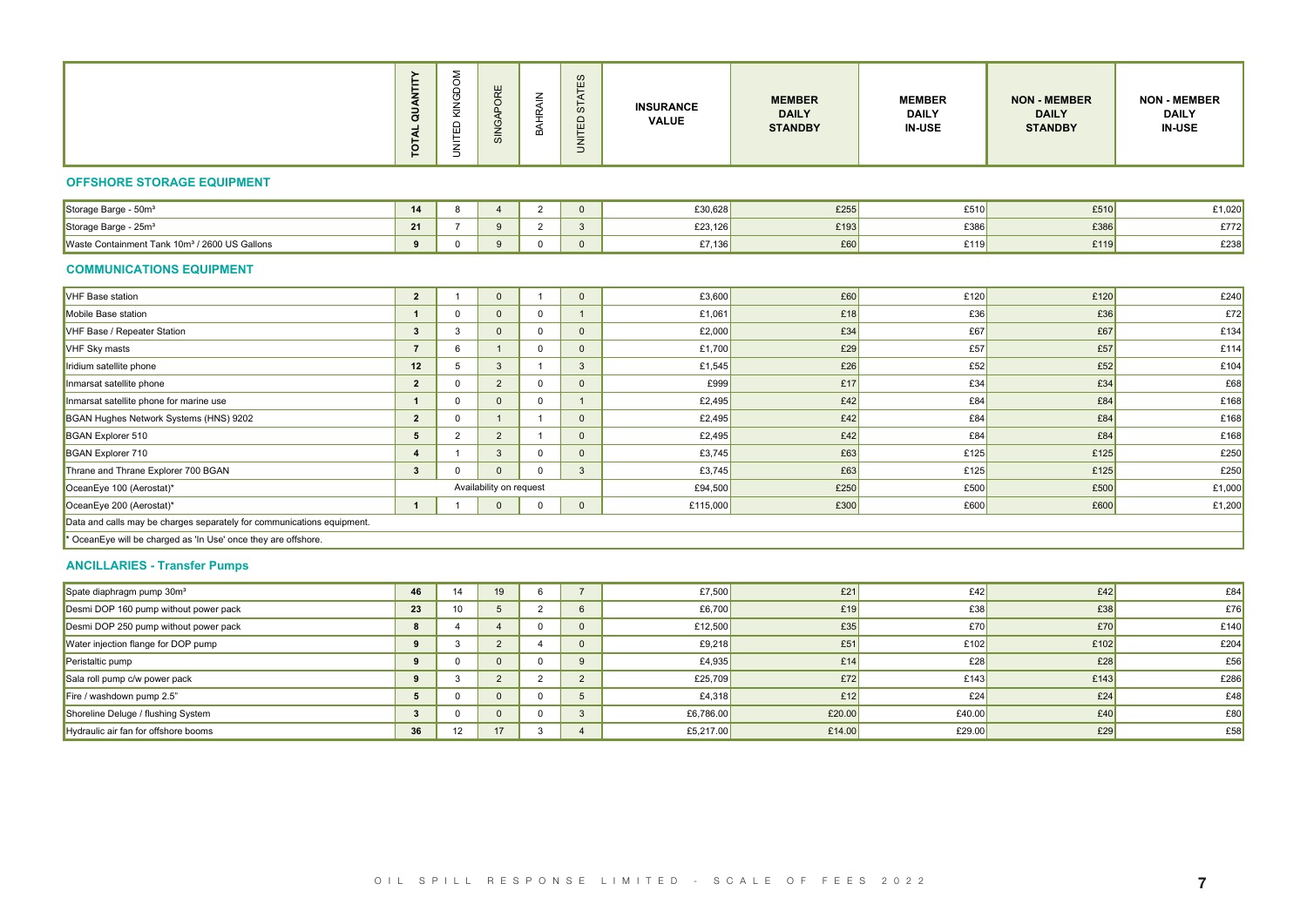|  | -<br>-<br>$\sigma$<br>u | ш<br>$\omega$ |  | $\omega$<br>$\mathbf{H}$<br>Ш<br>_ | <b>INSURANCE</b><br><b>VALUE</b> | <b>MEMBER</b><br><b>DAILY</b><br><b>STANDBY</b> | <b>MEMBER</b><br><b>DAILY</b><br><b>IN-USE</b> | <b>NON - MEMBER</b><br><b>DAILY</b><br><b>STANDBY</b> | <b>NON - MEMBER</b><br><b>DAILY</b><br><b>IN-USE</b> |
|--|-------------------------|---------------|--|------------------------------------|----------------------------------|-------------------------------------------------|------------------------------------------------|-------------------------------------------------------|------------------------------------------------------|
|--|-------------------------|---------------|--|------------------------------------|----------------------------------|-------------------------------------------------|------------------------------------------------|-------------------------------------------------------|------------------------------------------------------|

## **ANCILLARIES - Power Packs & Generators**

| ੌਰ<br>TOTAL    | KINGD<br>UNITED         | $\overline{v}$                                                                                       | ≅<br>₹                  | က<br><b>ATE</b><br>$\overline{5}$<br>UNITED:                                                                                                                                                                                                                                   | <b>INSURANCE</b><br><b>VALUE</b>                                                                                                                                                                                                                                                                                                                                                                                                                                                                                                              | <b>MEMBER</b><br><b>DAILY</b><br><b>STANDBY</b> | <b>MEMBER</b><br><b>DAILY</b><br><b>IN-USE</b> | <b>NON - MEMBER</b><br><b>DAILY</b><br><b>STANDBY</b> | <b>NON - MEMBER</b><br><b>DAILY</b><br><b>IN-USE</b> |
|----------------|-------------------------|------------------------------------------------------------------------------------------------------|-------------------------|--------------------------------------------------------------------------------------------------------------------------------------------------------------------------------------------------------------------------------------------------------------------------------|-----------------------------------------------------------------------------------------------------------------------------------------------------------------------------------------------------------------------------------------------------------------------------------------------------------------------------------------------------------------------------------------------------------------------------------------------------------------------------------------------------------------------------------------------|-------------------------------------------------|------------------------------------------------|-------------------------------------------------------|------------------------------------------------------|
|                |                         |                                                                                                      |                         |                                                                                                                                                                                                                                                                                |                                                                                                                                                                                                                                                                                                                                                                                                                                                                                                                                               |                                                 |                                                |                                                       |                                                      |
|                | 9                       | 8 <sup>8</sup>                                                                                       |                         | $\overline{\mathbf{2}}$                                                                                                                                                                                                                                                        | £949                                                                                                                                                                                                                                                                                                                                                                                                                                                                                                                                          | £16                                             | E32                                            | £32                                                   | E64                                                  |
|                | $\overline{0}$          |                                                                                                      |                         | $\overline{9}$                                                                                                                                                                                                                                                                 | £6,223                                                                                                                                                                                                                                                                                                                                                                                                                                                                                                                                        | £18                                             | £35                                            | E35                                                   | £70                                                  |
| 11             | $\overline{1}$          |                                                                                                      |                         |                                                                                                                                                                                                                                                                                | £3,220                                                                                                                                                                                                                                                                                                                                                                                                                                                                                                                                        | £18                                             | £36                                            | £36                                                   | E72                                                  |
| $\overline{1}$ | $\overline{1}$          | $\overline{0}$                                                                                       |                         | $\overline{\phantom{0}}$                                                                                                                                                                                                                                                       | £9,288                                                                                                                                                                                                                                                                                                                                                                                                                                                                                                                                        | £26                                             | £52                                            | E52                                                   | £104                                                 |
| $\overline{2}$ | $\overline{\mathbf{0}}$ | $\overline{\mathbf{0}}$                                                                              |                         | $\overline{\phantom{0}}$                                                                                                                                                                                                                                                       | £9,246                                                                                                                                                                                                                                                                                                                                                                                                                                                                                                                                        | £26                                             | £52                                            | E52                                                   | £104                                                 |
|                | $\overline{\mathbf{3}}$ |                                                                                                      |                         |                                                                                                                                                                                                                                                                                | £27,354                                                                                                                                                                                                                                                                                                                                                                                                                                                                                                                                       | £76                                             | £152                                           | £152                                                  | £304                                                 |
| 10             | $\overline{4}$          |                                                                                                      |                         | $\overline{\phantom{0}}$                                                                                                                                                                                                                                                       | £19,000                                                                                                                                                                                                                                                                                                                                                                                                                                                                                                                                       | £53                                             | £106                                           | £106                                                  | £212                                                 |
| 6 <sup>1</sup> | $\overline{0}$          | $\overline{2}$                                                                                       |                         | $\overline{4}$                                                                                                                                                                                                                                                                 | £18,000                                                                                                                                                                                                                                                                                                                                                                                                                                                                                                                                       | £50                                             | £100                                           | £100                                                  | £200                                                 |
| 6 <sup>6</sup> | $\overline{1}$          | 5 <sup>5</sup>                                                                                       |                         | $\overline{\phantom{0}}$                                                                                                                                                                                                                                                       | £30,000                                                                                                                                                                                                                                                                                                                                                                                                                                                                                                                                       | £84                                             | £167                                           | £167                                                  | £334                                                 |
|                | $\overline{0}$          |                                                                                                      |                         | $\begin{array}{ccc} \circ & \circ \end{array}$                                                                                                                                                                                                                                 | £38,000                                                                                                                                                                                                                                                                                                                                                                                                                                                                                                                                       | £106                                            | £212                                           | £212                                                  | £424                                                 |
| 9              | 6                       | $\overline{\mathbf{0}}$                                                                              |                         | $\overline{\phantom{0}}$                                                                                                                                                                                                                                                       | £84,295                                                                                                                                                                                                                                                                                                                                                                                                                                                                                                                                       | £141                                            | £281                                           | £281                                                  | £562                                                 |
| $\sim$ 4       | $\overline{2}$          | $\overline{1}$                                                                                       |                         | $\overline{\mathbf{0}}$                                                                                                                                                                                                                                                        | £64,042                                                                                                                                                                                                                                                                                                                                                                                                                                                                                                                                       | £107                                            | £214                                           | £214                                                  | £428                                                 |
|                |                         |                                                                                                      |                         |                                                                                                                                                                                                                                                                                |                                                                                                                                                                                                                                                                                                                                                                                                                                                                                                                                               |                                                 |                                                |                                                       | £560                                                 |
|                |                         |                                                                                                      |                         |                                                                                                                                                                                                                                                                                |                                                                                                                                                                                                                                                                                                                                                                                                                                                                                                                                               |                                                 |                                                |                                                       |                                                      |
|                | 17                      |                                                                                                      |                         |                                                                                                                                                                                                                                                                                | £2,750                                                                                                                                                                                                                                                                                                                                                                                                                                                                                                                                        | £46                                             | E92                                            | £92                                                   | £184                                                 |
| 13             | $5^{\circ}$             |                                                                                                      |                         | $\overline{\phantom{0}}$                                                                                                                                                                                                                                                       | £2,110                                                                                                                                                                                                                                                                                                                                                                                                                                                                                                                                        | £18                                             | £35                                            | £35                                                   | £70                                                  |
| 8              | $\overline{4}$          | $\overline{4}$                                                                                       | $\overline{0}$          | $\overline{\phantom{0}}$                                                                                                                                                                                                                                                       | £18,400                                                                                                                                                                                                                                                                                                                                                                                                                                                                                                                                       | £153                                            | £306                                           | £306                                                  | £612                                                 |
| 5 <sub>5</sub> | $\mathbf 0$             | $\overline{0}$                                                                                       | $\overline{0}$          | 5                                                                                                                                                                                                                                                                              | £4,000                                                                                                                                                                                                                                                                                                                                                                                                                                                                                                                                        | £34                                             | £67                                            | £67                                                   | £134                                                 |
| $\overline{1}$ | $\overline{1}$          | $\overline{\mathbf{0}}$                                                                              |                         | $\overline{\phantom{0}}$                                                                                                                                                                                                                                                       | £1,483                                                                                                                                                                                                                                                                                                                                                                                                                                                                                                                                        | £25                                             | £50                                            | E50                                                   | £100                                                 |
| $\overline{4}$ | $\overline{4}$          |                                                                                                      |                         | $\overline{\phantom{0}}$                                                                                                                                                                                                                                                       | £780                                                                                                                                                                                                                                                                                                                                                                                                                                                                                                                                          | £13                                             | £26                                            | £26                                                   | £52                                                  |
| $2 \mid$       | $\overline{2}$          | $\overline{0}$                                                                                       |                         | $\overline{\phantom{0}}$                                                                                                                                                                                                                                                       | £675                                                                                                                                                                                                                                                                                                                                                                                                                                                                                                                                          | £12                                             | E23                                            | £23                                                   | £45                                                  |
| $\overline{2}$ | $\overline{0}$          | $\overline{2}$                                                                                       | $\overline{0}$          | $\overline{\phantom{0}}$                                                                                                                                                                                                                                                       | £1,579                                                                                                                                                                                                                                                                                                                                                                                                                                                                                                                                        | £14                                             | E27                                            | £27                                                   | £54                                                  |
| $\overline{7}$ | $\overline{2}$          | 3 <sup>3</sup>                                                                                       |                         | $\overline{\phantom{0}}$                                                                                                                                                                                                                                                       | £4,028                                                                                                                                                                                                                                                                                                                                                                                                                                                                                                                                        | £12                                             | E23                                            | E23                                                   | £46                                                  |
| 12             | $\overline{0}$          |                                                                                                      |                         | 12                                                                                                                                                                                                                                                                             | E93                                                                                                                                                                                                                                                                                                                                                                                                                                                                                                                                           | E5                                              | £10                                            | £10                                                   | £20                                                  |
|                | $\overline{\mathbf{0}}$ |                                                                                                      |                         | $\overline{4}$                                                                                                                                                                                                                                                                 | £2,646                                                                                                                                                                                                                                                                                                                                                                                                                                                                                                                                        | E8                                              | £15                                            | £15                                                   | £30                                                  |
| $\overline{1}$ | $\overline{1}$          | $\overline{0}$                                                                                       |                         | $\overline{\mathbf{0}}$                                                                                                                                                                                                                                                        | £26,350                                                                                                                                                                                                                                                                                                                                                                                                                                                                                                                                       | £74                                             | £147                                           | £147                                                  | £294                                                 |
|                | 8                       |                                                                                                      |                         |                                                                                                                                                                                                                                                                                | £1,534                                                                                                                                                                                                                                                                                                                                                                                                                                                                                                                                        | £13                                             | £26                                            | £26                                                   | E52                                                  |
|                | $\overline{\mathbf{2}}$ |                                                                                                      |                         | $\overline{1}$                                                                                                                                                                                                                                                                 | £2,601                                                                                                                                                                                                                                                                                                                                                                                                                                                                                                                                        | E22                                             | £44                                            | £44                                                   | £88                                                  |
|                |                         |                                                                                                      |                         |                                                                                                                                                                                                                                                                                |                                                                                                                                                                                                                                                                                                                                                                                                                                                                                                                                               | £36                                             |                                                |                                                       | £144                                                 |
| $\overline{1}$ | $\overline{1}$          | $\overline{\mathbf{0}}$                                                                              | $\overline{\mathbf{0}}$ | $\overline{\mathbf{0}}$                                                                                                                                                                                                                                                        | £11,753                                                                                                                                                                                                                                                                                                                                                                                                                                                                                                                                       | E98                                             | £196                                           | £196                                                  | £392                                                 |
|                |                         |                                                                                                      |                         | $\begin{array}{c cccc} \textbf{10} & \textbf{6} & \textbf{3} & \textbf{1} & \textbf{0} \\ \textbf{4} & \textbf{0} & \textbf{0} & \textbf{0} & \textbf{4} \end{array}$                                                                                                          | £10,915                                                                                                                                                                                                                                                                                                                                                                                                                                                                                                                                       | £91                                             | £182                                           | £182                                                  | £364                                                 |
|                |                         |                                                                                                      |                         |                                                                                                                                                                                                                                                                                | £15,422                                                                                                                                                                                                                                                                                                                                                                                                                                                                                                                                       | £129                                            | £258                                           | £258                                                  | £516                                                 |
|                | 12                      | 27<br>9<br>$5 \quad$<br>$3 \mid$<br>10<br>$\overline{4}$<br>27<br>$6 \quad$<br>21<br>$6 \quad$<br>12 |                         | $\overline{0}$<br>$\vert$ 1 $\vert$<br>$\overline{\mathbf{0}}$<br>$6\overline{6}$<br>3 <sup>3</sup><br>5 <sup>5</sup><br>$6 \mid$<br>$\overline{\phantom{a}3}$<br>$\overline{0}$<br>$\overline{0}$<br>$\overline{2}$<br>$7 \quad$<br>$\overline{2}$<br>$\overline{\mathbf{0}}$ | 8<br>$\overline{0}$<br>$1 \quad 8$<br>$\overline{0}$<br>$\overline{\mathbf{0}}$<br>$\overline{2}$<br>$\overline{\mathbf{0}}$<br>$\overline{\mathbf{0}}$<br>$\overline{\mathbf{0}}$<br>$\overline{0}$<br>$\overline{\mathbf{3}}$<br>$\overline{1}$<br>$\overline{\phantom{0}}$<br>$\overline{1}$<br>4 0<br>5 <sub>5</sub><br>$\overline{0}$<br>$\overline{0}$<br>$\overline{0}$<br>$\overline{2}$<br>$\overline{0}$<br>$\overline{\mathbf{0}}$<br>$\overline{0}$<br>$3 \mid 3$<br>$\overline{1}$<br>$\overline{\phantom{0}}$<br>$\overline{0}$ | £84,295<br>£4,275                               | £140                                           | £280<br>E72                                           | £280<br>E72                                          |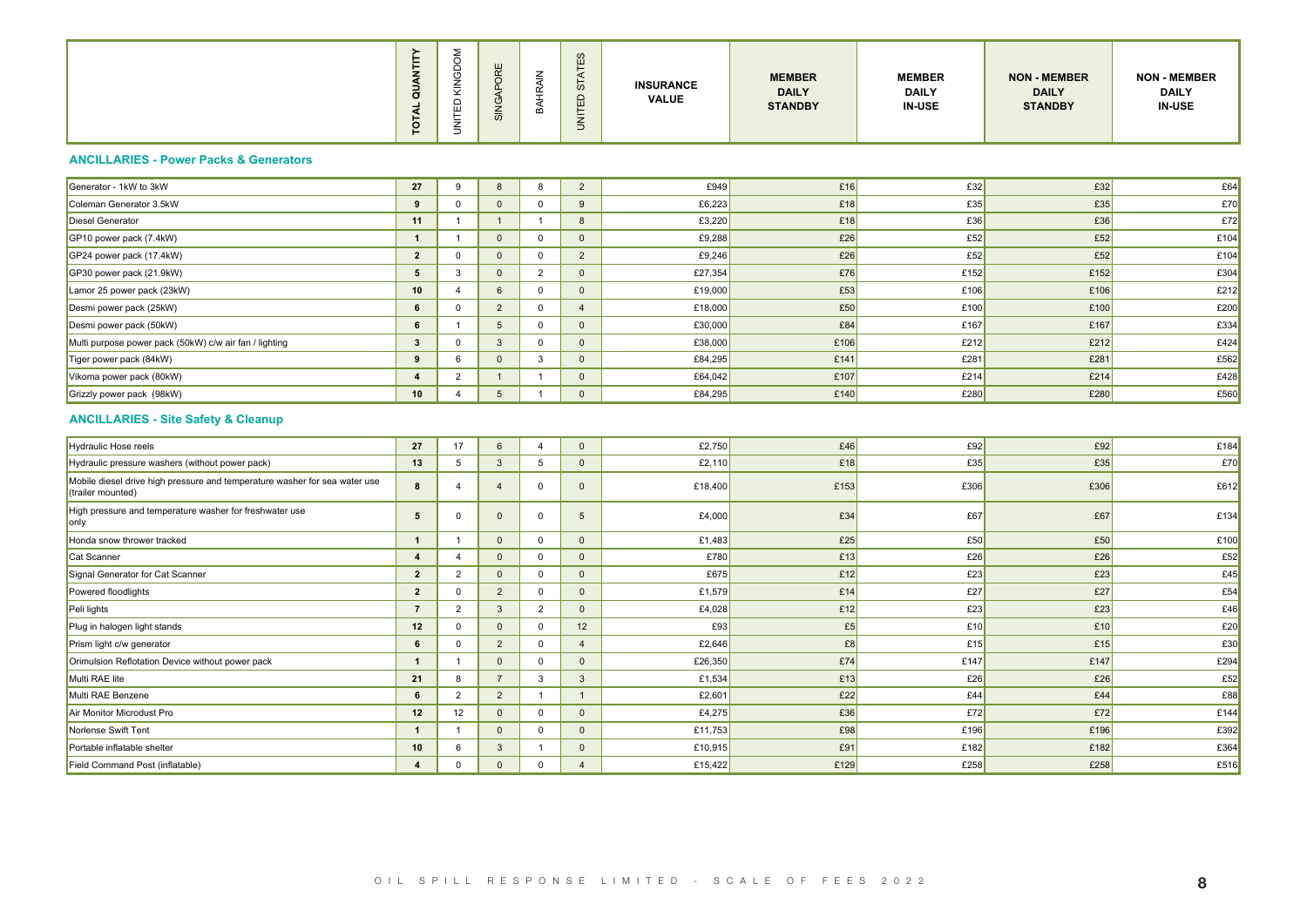| -<br>$\bar{\sigma}$<br>-<br>-<br>◡<br>⊢ | -<br>$\ddot{\phantom{0}}$<br>∼<br>-<br>- | ш<br>$\overline{\phantom{0}}$<br>$\overline{v}$ | ≃ | $\omega$<br>ш<br><sub>0</sub><br>ш<br>- | <b>INSURANCE</b><br><b>VALUE</b> | <b>MEMBER</b><br><b>DAILY</b><br><b>STANDBY</b> | <b>MEMBER</b><br><b>DAILY</b><br><b>IN-USE</b> | <b>NON - MEMBER</b><br><b>DAILY</b><br><b>STANDBY</b> | <b>NON - MEMBER</b><br><b>DAILY</b><br><b>IN-USE</b> |
|-----------------------------------------|------------------------------------------|-------------------------------------------------|---|-----------------------------------------|----------------------------------|-------------------------------------------------|------------------------------------------------|-------------------------------------------------------|------------------------------------------------------|
|-----------------------------------------|------------------------------------------|-------------------------------------------------|---|-----------------------------------------|----------------------------------|-------------------------------------------------|------------------------------------------------|-------------------------------------------------------|------------------------------------------------------|

#### **OIL TRACKING**

| Oil Spill Tracking Buoy - I-Sphere                                                                                                                                                            |  |  | £2.420    | £40 | At replacement cost | £80 | At replacement cost |
|-----------------------------------------------------------------------------------------------------------------------------------------------------------------------------------------------|--|--|-----------|-----|---------------------|-----|---------------------|
| Tracking costs will be charged and the unit will be replaced at cost if used.                                                                                                                 |  |  |           |     |                     |     |                     |
| Satellite imagery can be purchased for Members as and when required. The cost, type and frequency of the images will depend on the location and the particular requirements for the incident. |  |  |           |     |                     |     |                     |
| Satellite Oil Detection Anomaly Report and Image                                                                                                                                              |  |  | PER IMAGE |     | £2,550              |     | £5,100              |

#### **OIL SPILL MODELLING**

| 2D Trajectory & backtrack (oil spill modeller per day)                                |  |  |  | £480 | £960            |
|---------------------------------------------------------------------------------------|--|--|--|------|-----------------|
| 3D Trajectory (oil spill modeller per day)                                            |  |  |  | £580 | $^{\circ}1,160$ |
| rges do not include the purchase of any additional environmental data.<br>∽av-rate cn |  |  |  |      |                 |

#### **PERSONNEL**

|                                                                                                                                                                                               | QUANTIT<br>TOTAL | UNITED KINGDO | <b>BAHRAIN</b> | UNITED STATES<br><b>INSURANCE</b><br><b>VALUE</b> | <b>MEMBER</b><br><b>DAILY</b><br><b>STANDBY</b> | <b>MEMBER</b><br><b>DAILY</b><br><b>IN-USE</b> | <b>NON - MEMBER</b><br><b>DAILY</b><br><b>STANDBY</b> | <b>NON - MEMBER</b><br><b>DAILY</b><br><b>IN-USE</b> |
|-----------------------------------------------------------------------------------------------------------------------------------------------------------------------------------------------|------------------|---------------|----------------|---------------------------------------------------|-------------------------------------------------|------------------------------------------------|-------------------------------------------------------|------------------------------------------------------|
| <b>OIL TRACKING</b>                                                                                                                                                                           |                  |               |                |                                                   |                                                 |                                                |                                                       |                                                      |
| Oil Spill Tracking Buoy - I-Sphere                                                                                                                                                            |                  | 2 2 0 0 0     |                | £2,420                                            | £40                                             | At replacement cost                            | £80                                                   | At replacement cost                                  |
| Tracking costs will be charged and the unit will be replaced at cost if used.                                                                                                                 |                  |               |                |                                                   |                                                 |                                                |                                                       |                                                      |
| Satellite imagery can be purchased for Members as and when required. The cost, type and frequency of the images will depend on the location and the particular requirements for the incident. |                  |               |                |                                                   |                                                 |                                                |                                                       |                                                      |
| Satellite Oil Detection Anomaly Report and Image                                                                                                                                              |                  |               |                | <b>PER IMAGE</b>                                  |                                                 | £2,550                                         |                                                       | £5,100                                               |
| <b>OIL SPILL MODELLING</b>                                                                                                                                                                    |                  |               |                |                                                   |                                                 |                                                |                                                       |                                                      |
| 2D Trajectory & backtrack (oil spill modeller per day)                                                                                                                                        |                  |               |                |                                                   |                                                 | £480                                           |                                                       | £960                                                 |
| 3D Trajectory (oil spill modeller per day)                                                                                                                                                    |                  |               |                |                                                   |                                                 | £580                                           |                                                       | £1,160                                               |
| Day-rate charges do not include the purchase of any additional environmental data.                                                                                                            |                  |               |                |                                                   |                                                 |                                                |                                                       |                                                      |
| <b>PERSONNEL</b>                                                                                                                                                                              |                  |               |                |                                                   |                                                 |                                                |                                                       |                                                      |
| Director                                                                                                                                                                                      |                  |               |                |                                                   |                                                 | £1,025                                         |                                                       | £2,050                                               |
| Senior Oil Spill Response Manager (Incident Manager)                                                                                                                                          |                  |               |                |                                                   |                                                 | £615                                           |                                                       | £1,230                                               |
| Oil Spill Response Manager (Duty / Response Manager)                                                                                                                                          |                  |               |                |                                                   |                                                 | £580                                           |                                                       | £1,160                                               |
| Oil Spill Response Specialist / Responder                                                                                                                                                     |                  |               |                |                                                   |                                                 | £480                                           |                                                       | £960                                                 |
| Mobilisation Support / Spill Travel Booker'                                                                                                                                                   |                  |               |                |                                                   |                                                 | £350                                           |                                                       | £700                                                 |
| OSRL uses an ICS (Incident Command Structure) during a response to provide continuous communications with the customer and to ensure efficient deployment of resources.                       |                  |               |                |                                                   |                                                 |                                                |                                                       |                                                      |
| Oil Spill Response Specialist / Responder                                                                                                                                                     |                  |               |                |                                                   |                                                 | £480                                           |                                                       | £930                                                 |
| Mobilisation Support / Spill Travel Booker'                                                                                                                                                   |                  |               |                |                                                   |                                                 | £350                                           |                                                       | £680                                                 |
| OSRL uses an ICS (Incident Command Structure) during a response to provide continuous communications with the customer and to ensure efficient deployment of resources.                       |                  |               |                |                                                   |                                                 |                                                |                                                       |                                                      |
| For rates on Global Dispersant Stockpile and Subsea Well Intervention Services, please contact Dutymanager@oilspillresponse.com                                                               |                  |               |                |                                                   |                                                 |                                                |                                                       |                                                      |
|                                                                                                                                                                                               |                  |               |                |                                                   |                                                 |                                                |                                                       |                                                      |
|                                                                                                                                                                                               |                  |               |                |                                                   |                                                 |                                                |                                                       |                                                      |
|                                                                                                                                                                                               |                  |               |                |                                                   |                                                 |                                                |                                                       |                                                      |
|                                                                                                                                                                                               |                  |               |                |                                                   |                                                 |                                                |                                                       |                                                      |
|                                                                                                                                                                                               |                  |               |                |                                                   |                                                 |                                                |                                                       |                                                      |
|                                                                                                                                                                                               |                  |               |                |                                                   |                                                 |                                                |                                                       |                                                      |
|                                                                                                                                                                                               |                  |               |                |                                                   |                                                 |                                                |                                                       |                                                      |
|                                                                                                                                                                                               |                  |               |                | OIL SPILL RESPONSE LIMITED - SCALE OF FEES 2022   |                                                 |                                                |                                                       |                                                      |